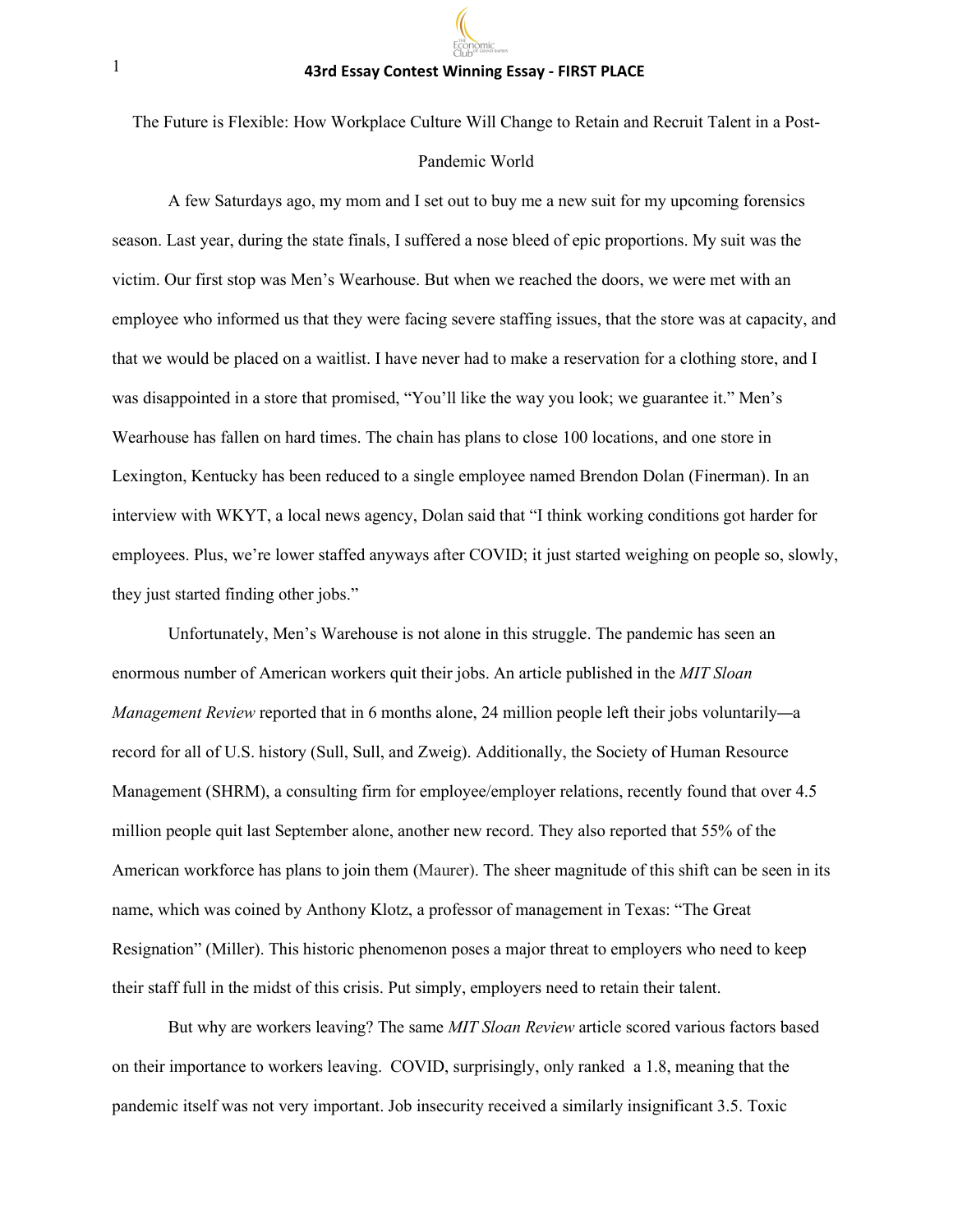workplace culture, on the other hand, received a whopping 10.4, correlating with resignation more than any other factor. A *Fortune* article concurs, finding that the true force behind this "Great Resignation" is the very nature of the workplace itself. People are leaving because of workplace culture—the traditions, hierarchies, power structures, expected behavior, and character of the workplace. It is these things that will change to retain employees, not pay or compensation. In order to retain and recruit talent, workplace culture will become more accommodating for virtual work, rejecting the "Google Model," and becoming more flexible.

First and foremost, in order to retain employees, workplace culture will continue to support virtual work even after the pandemic. Despite pervasive feelings of "Zoom burnout," studies have found that many workers actually prefer virtual work. When recounting her days at the office, CEO Jammie Von Sossan recounts that she would often cry at work. Reflecting positively on remote work, she says "We've never been more creative, more productive. Deadlines are met. Everything's getting done. Honestly, operationally there are no challenge" (Yoder). Apparently most employees share similar feelings, as a *Forbes* survey found that 65% of workers want to continue full time virtual work even after the pandemic, and 58% "would absolutely look for a new job if they weren't allowed to continue working remotely in their current position" (Robinson).

Few employers can afford to lose 58% of their talented employees over a virtual work issue especially now—so we'll see a shift towards virtual employment in workplace culture driven by the need to retain this 58 percent. This can already be seen in a BBC article, "How Companies around the World Are Shifting the Way They Work." The article includes a section about the map-production company TomTom. Because of its industry, TomTom is inherently tied to physical locations. Yet the company decided to drastically refocus its operations to a virtual workplace: it let employees decide whether they wanted to work virtually at the beginning of the pandemic, becoming one of the first companies to shift towards virtual employment in workplace culture. TomTom is not alone, however. In a statistic that shows the magnitude of this occasion, Build Remote, a company that helps build virtual workplaces,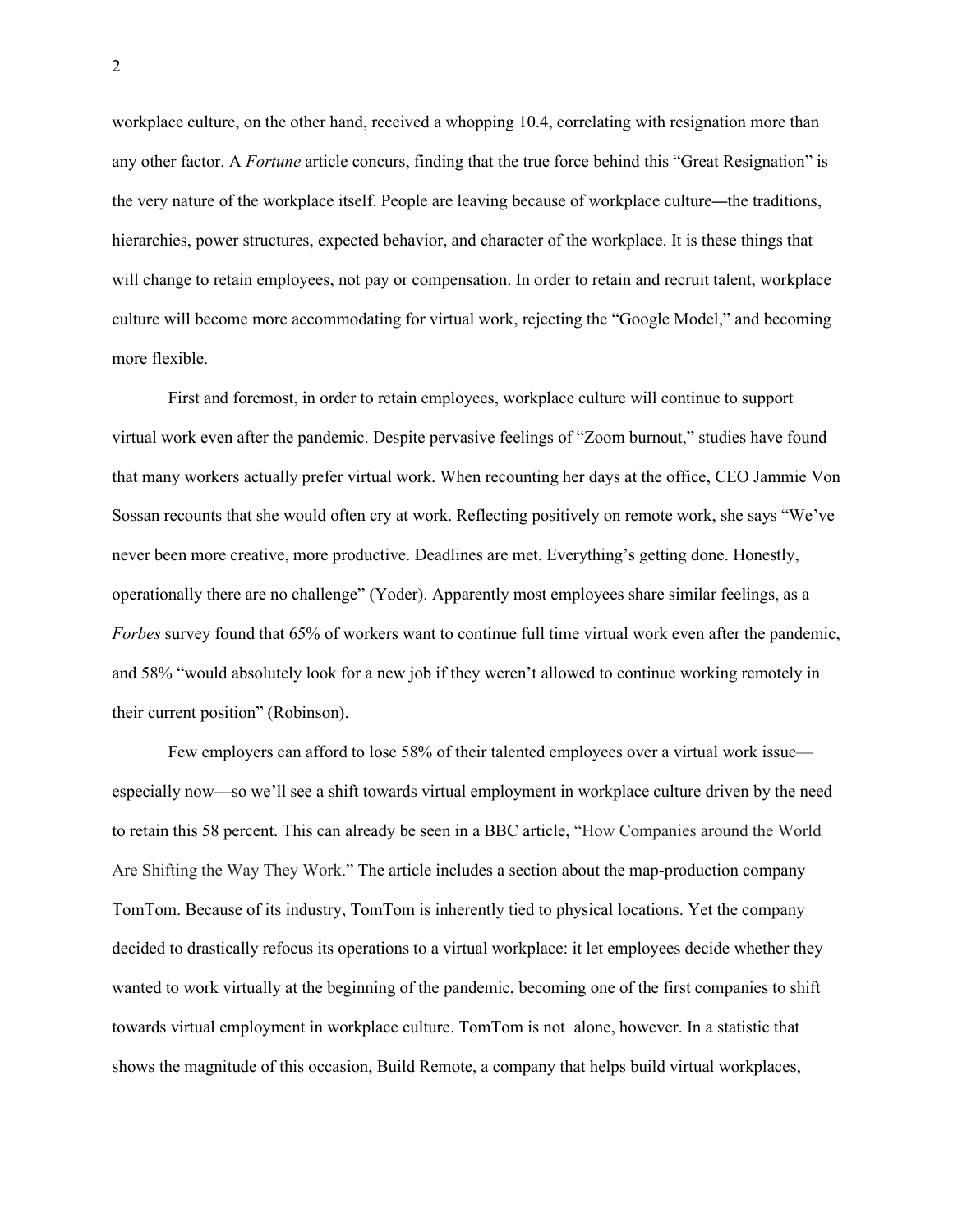found that 72 organizations are permanently shifting at least part of their operations online (Henry et al.). This list includes titans such as Amazon, Microsoft, and even the U.S Navy and Air Force.

But this trend isn't limited to the big leagues. After realizing that her company was performing better with virtual work, the previously mentioned CEO Jammie Von Sossan shifted her smaller company, called 3Fold, to focus on virtual work. She sold their larger office space in favor of a smaller, more virtually oriented one, hired staff for long term virtual performance, and even arranged an outing to a sports game to retain cohesion among workers (Yoder). The changes taking place in 3Fold and major workplaces show how workplace culture will shift towards virtual work in the near future in an effort to retain and recruit talent.

The need to retain talent is indirectly bringing about another change in workplace culture: companies are beginning to rethink the Silicon Valley model of employment. In pre-pandemic times, one of the hallmarks of working at Silicon Valley was the lavish campuses with foosball, cafes, massage lounges, food, and even "nap pods" according to an article by the *Economic Times* ("Microsoft's Tree House, Google's Nap Pods"). These amenities allow employees to be fundamentally tied to their workplaces—essentially, to live there. That is, or was, the Silicon Valley model of workplace culture. However, these billion-dollar campuses in Silicon Valley are practically useless in a world where remote work is increasingly the norm. This rethinking can already be seen in the actions of REI Coop, a sports equipment company. In 2016, they spent a fortune building a corporate campus in the style of Silicon Valley. It was bad timing. Now, when the shift towards virtual work is becoming more and more clear with each passing day, an article by CNBC reports that REI Coop put the behemoth on the market—all without using it for a single day (Thomas). Similarly, a *Business Insider* article records that many CEOs are reconsidering the Silicon Valley model. According to the article by Julie Bort titled "Tech CEOs are Rethinking their Need for Offices and Real Estate," CEO Seth Ravin of Rimini Street wondered: "If everyone can really work at home, why do we have all these big offices around the world?" Additionally, CEO Todd McKinnon of Okta, a Japanese company, recently described how his company is moving towards having less square footage, the opposite of what they expected pre-pandemic (Bort). The musings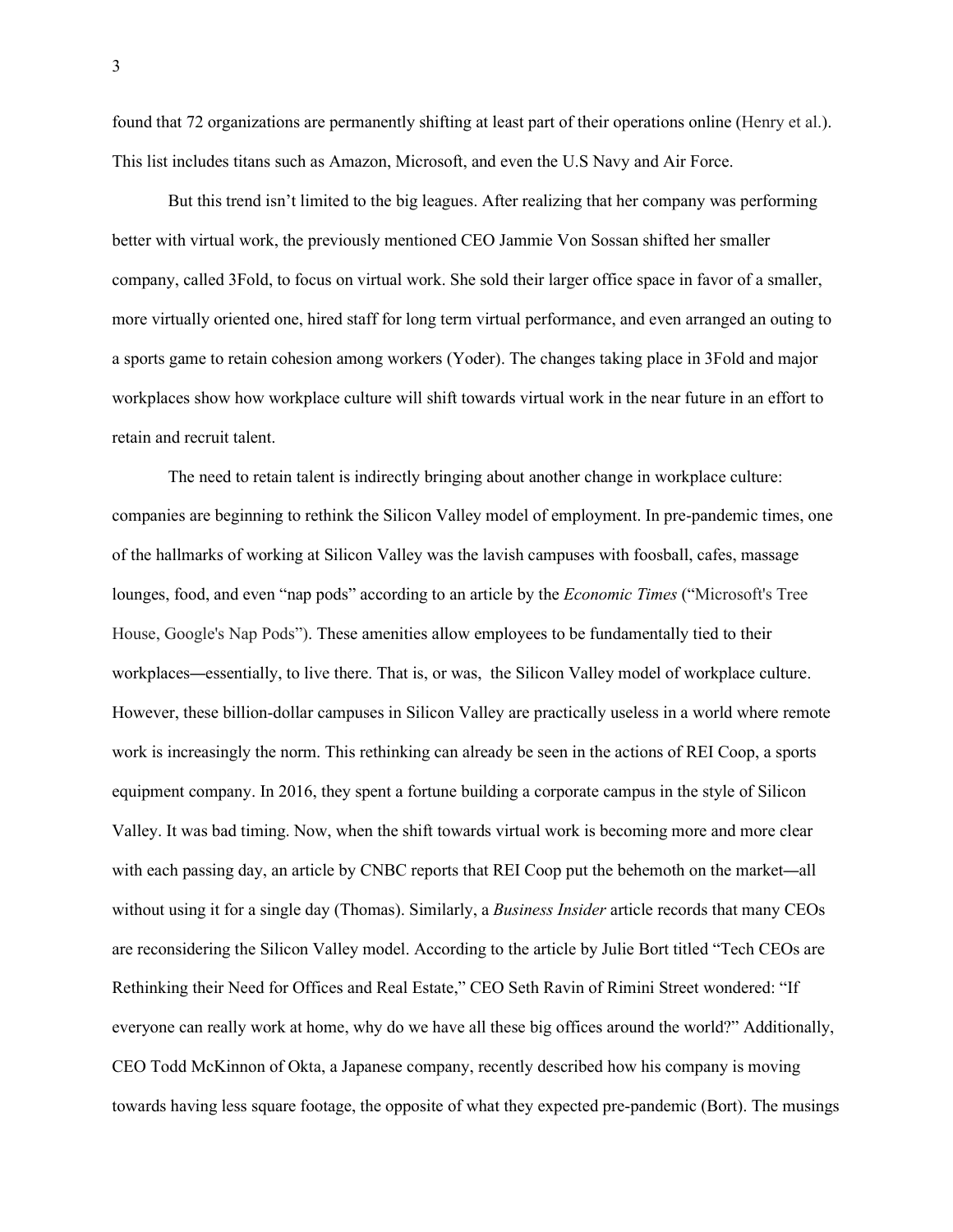of these CEOs, along with the sale of corporate campuses, capture the way that the need to retain employees is indirectly causing the end of the Silicon Valley model and causing companies to reconsider expensive, lavish campuses.

Additionally, workplace culture will become more flexible and adaptive in order to retain talented employees. In addition to remote work, the pandemic introduced a slew of flexibility-oriented adjustments: adaptive hours, nimble office spaces, non-permanent offices and desks, and the reduction of meetings in favor of emails. Polls show that workers savored these tastes of flexibility: a survey by *Wired*, found that a whole 93% agreed that "they want flexibility when they work" (Kobie). Employees are acting on these opinions, too. Another SHRM poll found that a full third of leaving workers were doing so "because their… workplace didn't offer flexible work opportunities" (Maurer).

 Employees will continue to pressure workplace culture to change, this time in the direction of flexibility. Early signs of this can be seen in the policy of two tech giants: Google and Microsoft. According to *The New York Times*, Google has introduced a policy letting their employees work on location for 3 days a week–days they can choose (Wakabayashi). This means that Google employees will have the flexibility to drastically shape their schedule. Microsoft has made clear that they are moving in the same direction with a post on the company's official blog: Kathleen Hogan, Microsoft's Execute Vice President and Chief People Officer, writes: "Moving forward, it is our goal to offer as much flexibility as possible to support individual workstyles…" This post clearly indicates how Microsoft and its thousands of employees are moving towards flexibility. It says it right there. This clearly illustrates that major companies are moving towards workplace flexibility, and that it will be much more prevalent in postpandemic workplace culture.

Although it might be too late for Men's Wearhouse's workplace culture, another giant clothes retailer, Target, has weathered the storm by adopting many of the strategies I suggest above. TheRealDeal, a business newspaper, reports on Target's initiative to move much of its workforce remote ("Target Moves to Remote Model, Sends Minneapolis Workers Home"). The retailer has also moved away from the Google model, selling over one-third of its office space in Minneapolis. Finally, Target has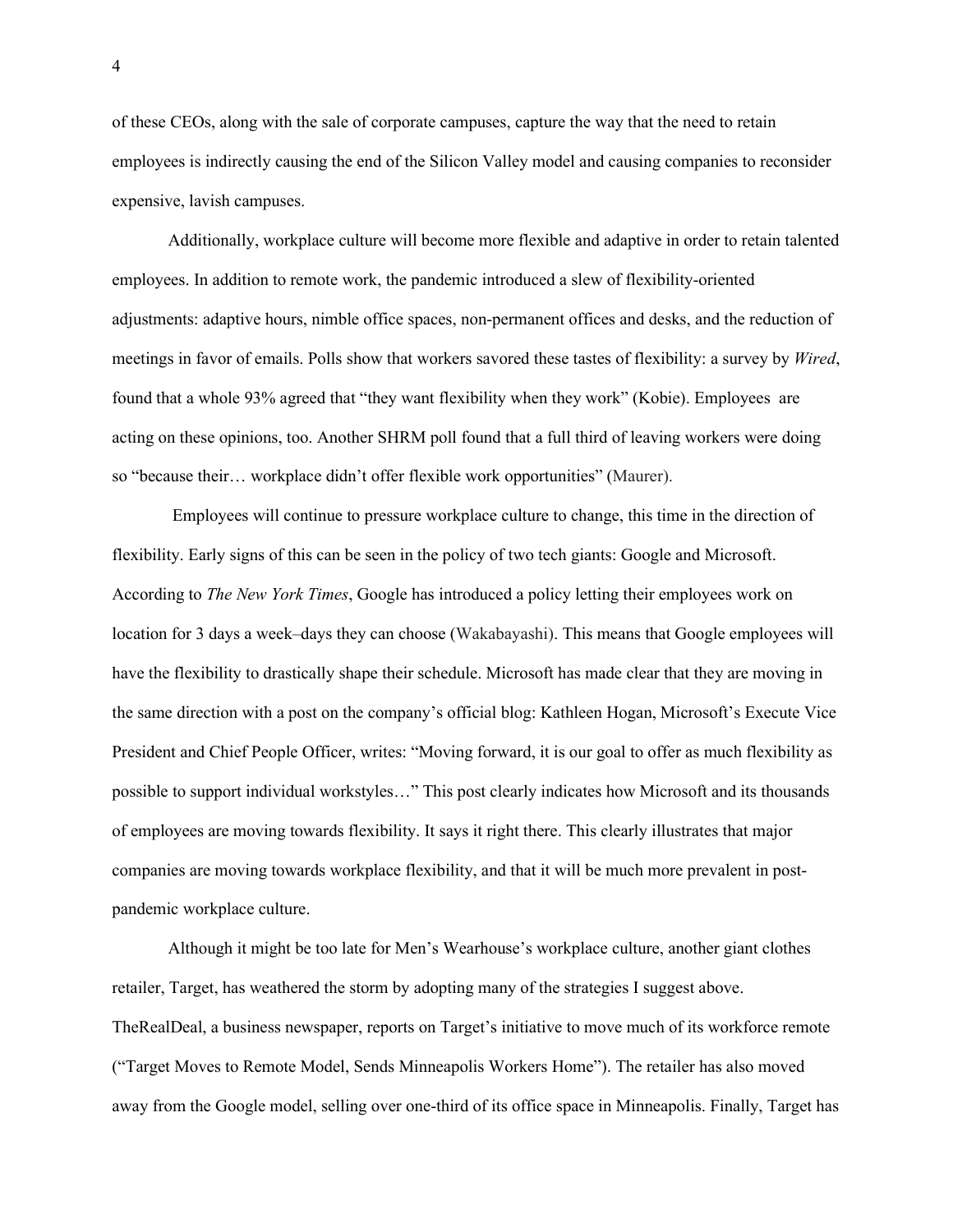introduced an app called myTime, which allows employees to flexibility adjust their working hours on demand (Kumar). Although less prevalent now, workplace culture will take up these reforms in order to retain and recruit talent in a post pandemic world.

When I went to that Men's Wearhouse and found it understaffed, it turns out that there was a Target not too far. And that Target was selling suits.Yet, Target hasn't instituted any waiting lists, and who knows, perhaps it will be companies like Target, those with adaptive workplace cultures, that finally fulfill Men's Wearhouse's promise: "You'll like how you look; I guarantee it."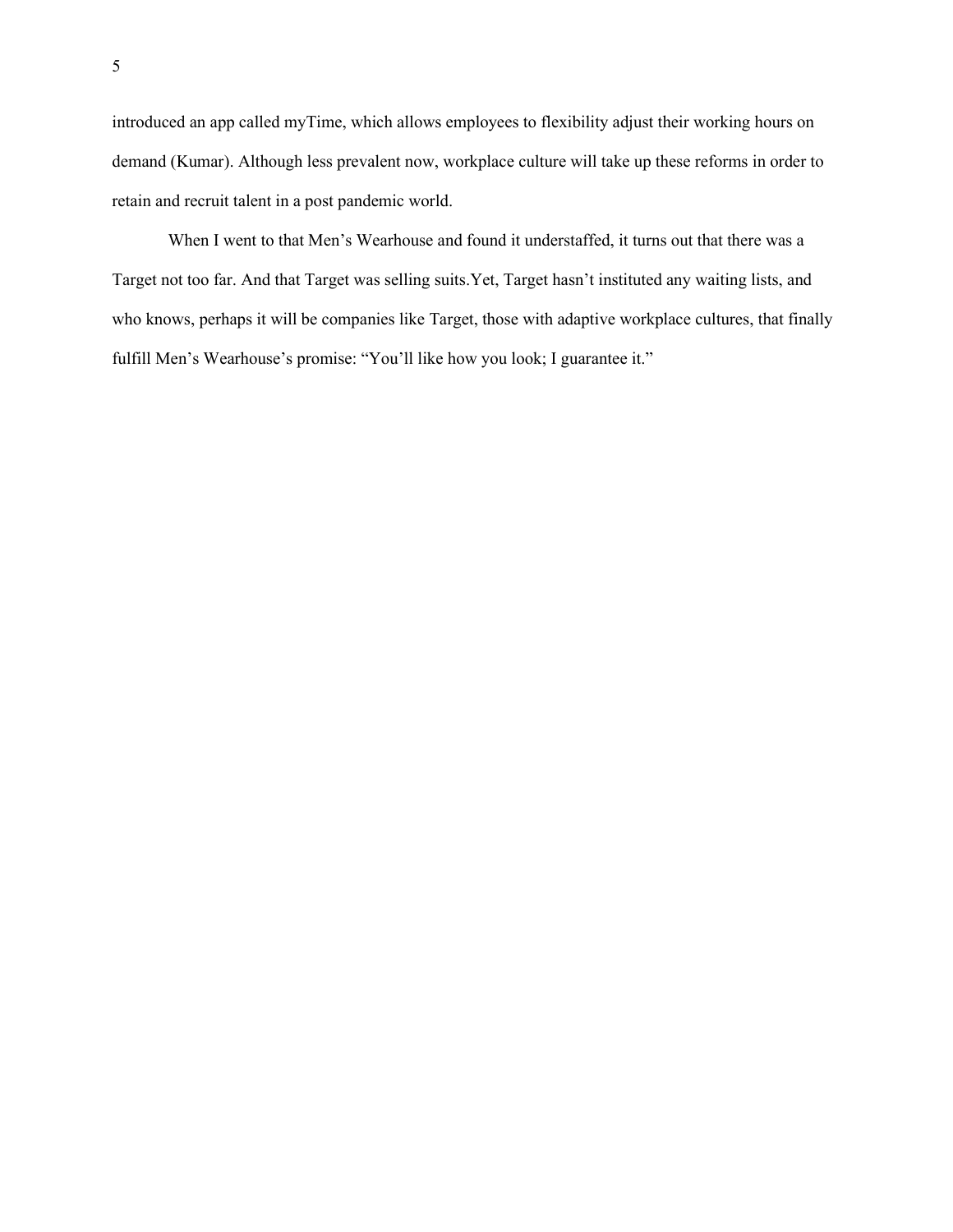#### Works Cited

Bort, Julie. "Tech CEOs Say They Plan to Scale Back on Real Estate for Offices Now That They Know Everyone Can Work from Home, and It's Not Good News for WeWork." *Business Insider*, Business Insider, 17 Apr. 2020. www.businessinsider.com/tech-ceos-rethinking-need-for-officesand-real-estate-2020-4.

Bryan Robinson, Ph.D. "Future Of Work: What The Post-Pandemic Workplace Holds For Remote Workers' Careers." *Forbes*, Forbes Magazine, 3 May 2021,

www.forbes.com/sites/bryanrobinson/2021/05/02/future-of-work-what-the-post-pandemicworkplace-holds-for-remote-workers-careers/?sh=38d0e6d07f5b.

Donald Sull, Charles Sull. "Toxic Culture Is Driving the Great Resignation." *MIT Sloan Management Review*, 11 Jan. 2022, sloanreview.mit.edu/article/toxic-culture-is-driving-the-greatresignation/.

Finerman, Grace. "Chain Businesses in Kentucky Struggling to Find Employees."

*Https://Www.wkyt.com*, www.wkyt.com/2021/10/04/chains-lexington-combat-tough-job-market/.

Henry, et al. "Every Company Going Remote Permanently: Jan 12, 2022 UPDATE." *Build a* 

*Better Company. From Home.*, 26 Jan. 2022, buildremote.co/companies/companies-going-remotepermanently/.

"How Companies around the World Are Shifting the Way They Work." *BBC Worklife*, BBC, www.bbc.com/worklife/article/20210915-how-companies-around-the-world-are-shifting-the-waythey-work.

Kobie, Nicole. "Why Bosses Are Inflexible About Flexible Work Arrangements." *Wired*, Conde Nast, 22 Nov. 2021, www.wired.com/story/employers-flexible-working-post-pandemic/.

Kumar, Kavita. "Target to Ditch One-Third of Its Office Space in Downtown Minneapolis." *The Seattle Times*, The Seattle Times Company, 11 Mar. 2021, www.seattletimes.com/business/realestate/target-to-ditch-one-third-of-its-office-space-in-downtown-minneapolis/.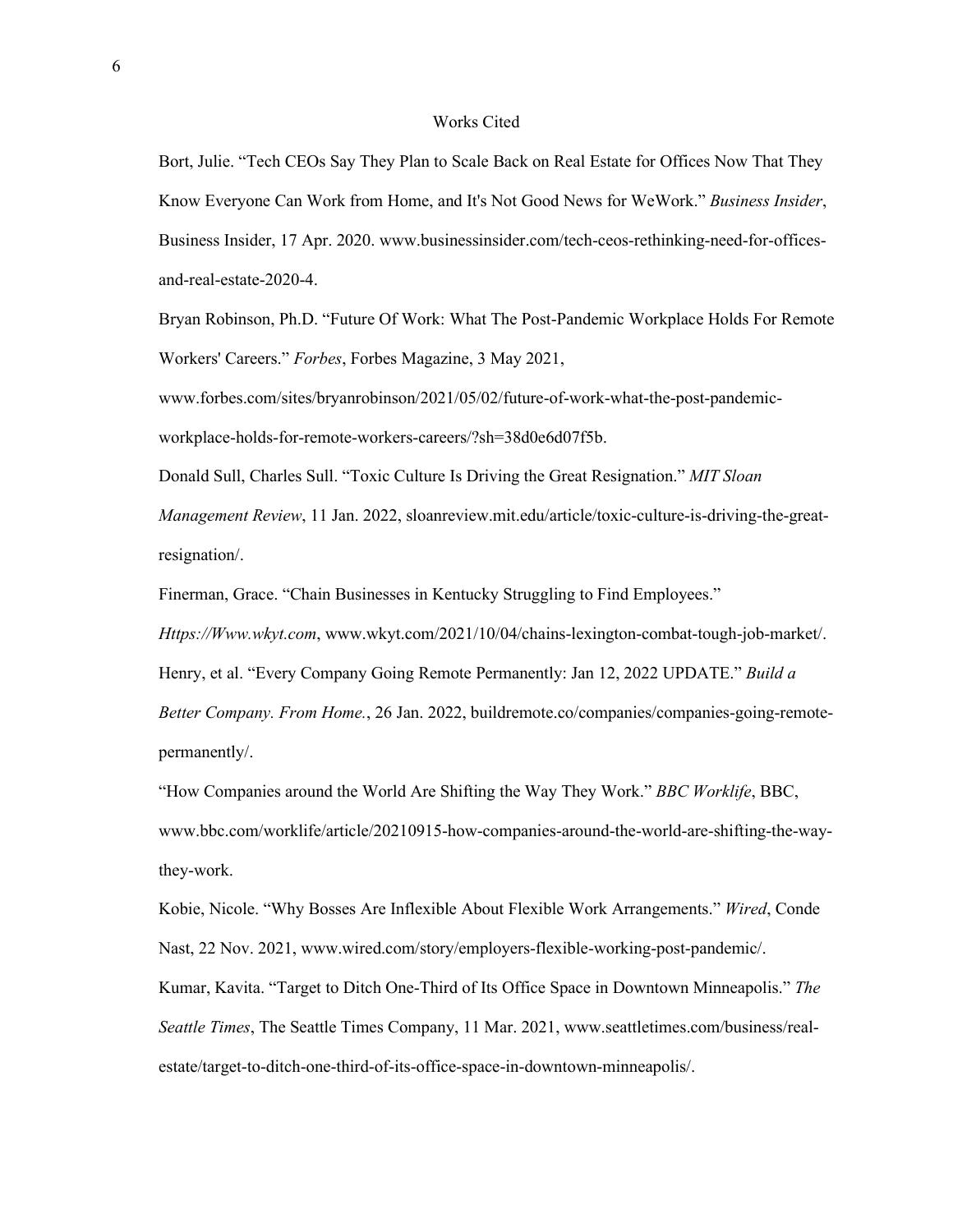Maurer, Roy. "Flexible Work Critical to Retention, Survey Finds." *SHRM*, SHRM, 6 July 2021, www.shrm.org/resourcesandtools/hr-topics/talent-acquisition/pages/flexible-work-criticalretention.aspx.

Maurer, Roy. "Record 4.5 Million Workers Quit in November." *SHRM*, SHRM, 5 Jan. 2022, www.shrm.org/resourcesandtools/hr-topics/talent-acquisition/pages/record-millions-workers-quit-2021-bls-great-resignation.aspx#:~:text=Through November 2021, an average,2019 average of 3.5 million.

"Microsoft's Tree House, Google's Nap Pods: Perks Offered By New-Age Cos To Break The Monotony - Perks and Recreation On The Job." *The Economic Times*, economictimes.indiatimes.com/magazines/panache/microsofts-tree-house-googles-nap-pods-perks-

offered-by-new-age-cos-to-break-the-monotony/perks-recreation-on-the-

job/slideshow/61723737.cms.

Miller, Alex. "A&M Professor Who Predicted 'Great Resignation' Explains Potential Factors of Why Theory Came True." *The Eagle*, 8 Jan. 2022, theeagle.com/news/a\_m/a-m-professor-whopredicted-great-resignation-explains-potential-factors-of-why-theory-came-true/article\_e99bb37c-6f29-11ec-9a2e-030d1c45b621.html.

"Target Moves to Remote Model, Sends Minneapolis Workers Home." *The Real Deal National*, 12 Mar. 2021, therealdeal.com/national/2021/03/12/target-moves-to-hybrid-work-from-home-modelfor-corporate-office/.

Thomas, Lauren. "Covid Changed How We Think of Offices. Now Companies Want Their Spaces to Work as Hard as They Do." *CNBC*, CNBC, 10 Mar. 2021, www.cnbc.com/2021/03/10/1-yearinto-covid-employers-rethink-offices-and-function-matters-most.html.

Wakabayashi, Daisuke. "Google Delays Return to Office and Eyes 'Flexible Work Week'." *The New York Times*, The New York Times, 14 Dec. 2020,

www.nytimes.com/2020/12/14/technology/google-delays-return-to-office-and-eyes-flexible-workweek.html.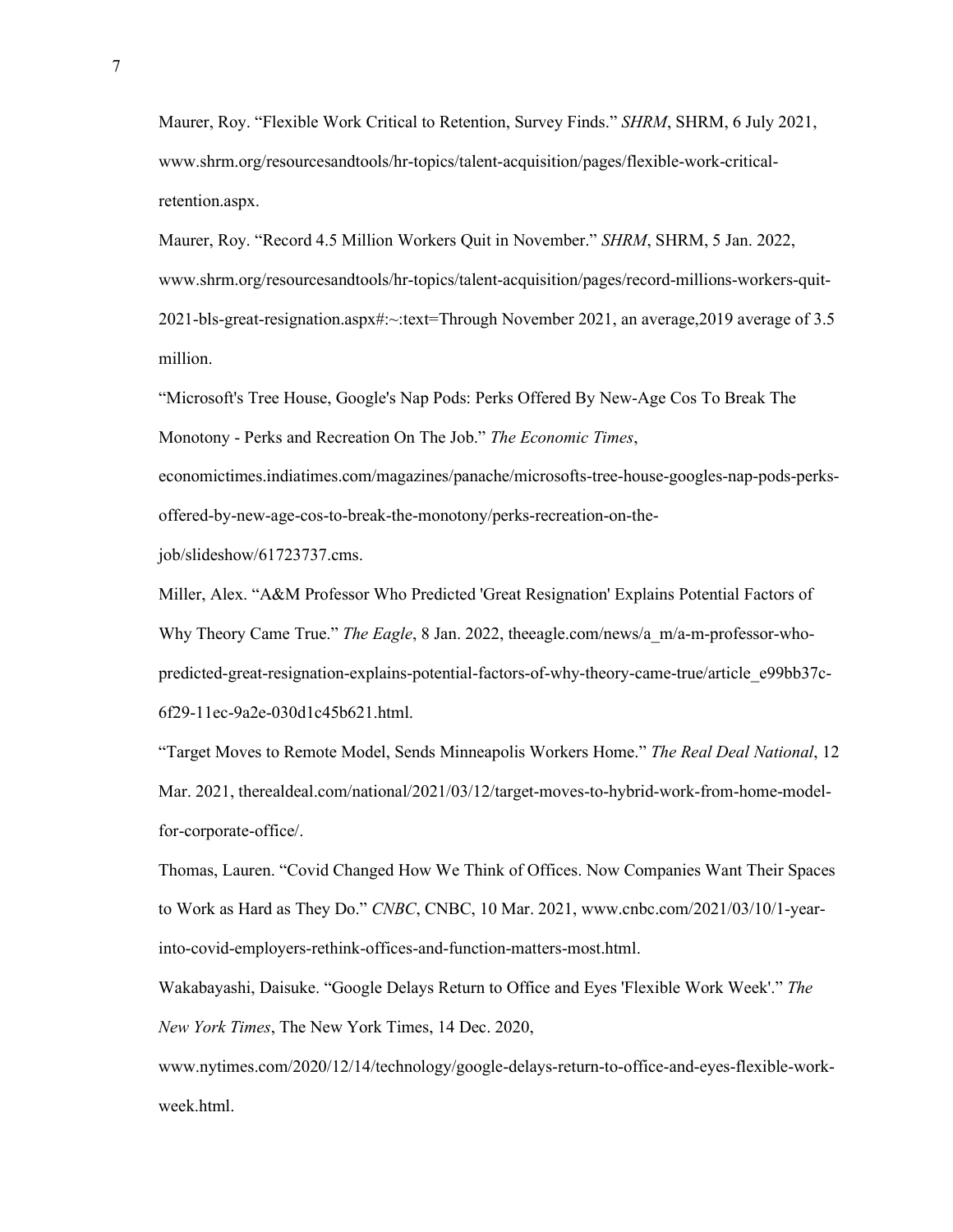Yoder, Steven, et al. "Remote Work Is Here to Stay." *Comstock's Magazine*, 4 Jan. 2022, www.comstocksmag.com/longreads/remote-work-here-stay.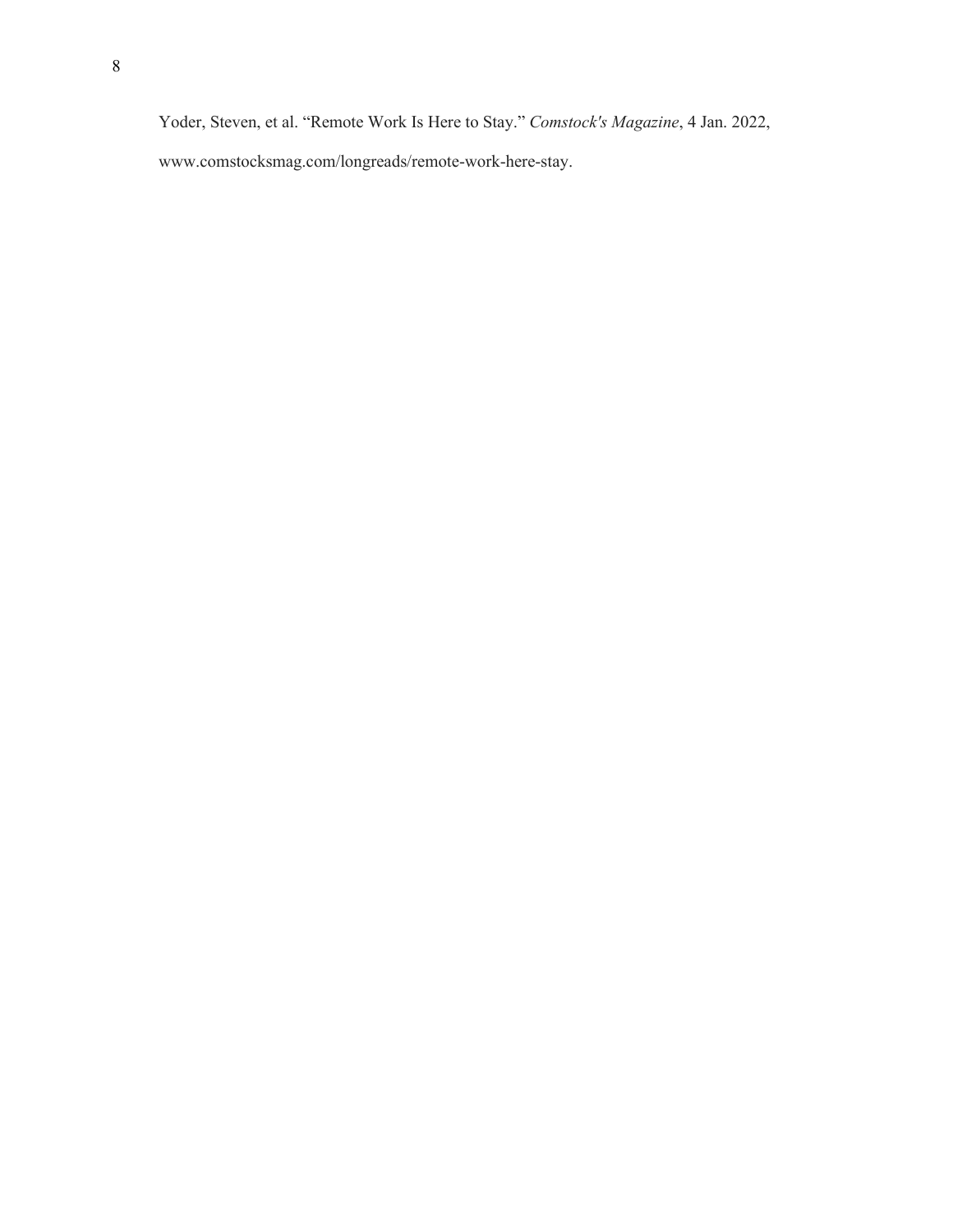

## **43 Essay Contest Winning Essay - SECOND PLACE**

## Effects of the Pandemic on Workplace Culture

In 2020, the Covid-19 pandemic spread throughout the country, reframing the everyday life of each American. Many individuals re-evaluated how content they were with their lives, and the pandemic opened their eyes to what they deserve, such as flexible schedules, benefits and stability, opportunities to succeed, and improved communication. People were forced to adapt their lives to the "new normal". The pandemic brought about an unfamiliar batch of struggles for members of the workforce, with calls to businesses to reevaluate how they operate. Postpandemic, new trends emerged such as asynchronous engagement, reduced connectedness to one's workplace, and new employee expectations for businesses. These changes are putting a necessary focus on recruiting and retaining, requiring companies to offer a healthy environment, flexibility, and growth in the workplace.

Creating a healthy environment where workers feel safe to be honest about their struggles, and how they want to work, is vital to retaining employees. Sarah McElroy, a chief marketing officer living in Atlanta tells a story of how she experienced "stress-related health problems" and was overworked. She worried that asking for help would be considered weak. She said she "didn't want to let anyone down", but she was feeling "depleted" like she "wasn't meeting the mark on pretty much anything [she] was doing." Sarah decided to quit and start a new job at a "slower pace"(Chen and Smith). *Gallup*, an American analytics and advisory company, says it is important to "create a culture where friendships can naturally develop and thrive" because it increases the sense of belonging and drives employees to "take positive actions that benefit the business"(Mann). Unfortunately, the pandemic has amplified the lack of communication in every aspect of work-life, leading to many members of the workforce feeling as though they are unnoticed and/or disconnected from their place of work. To develop a better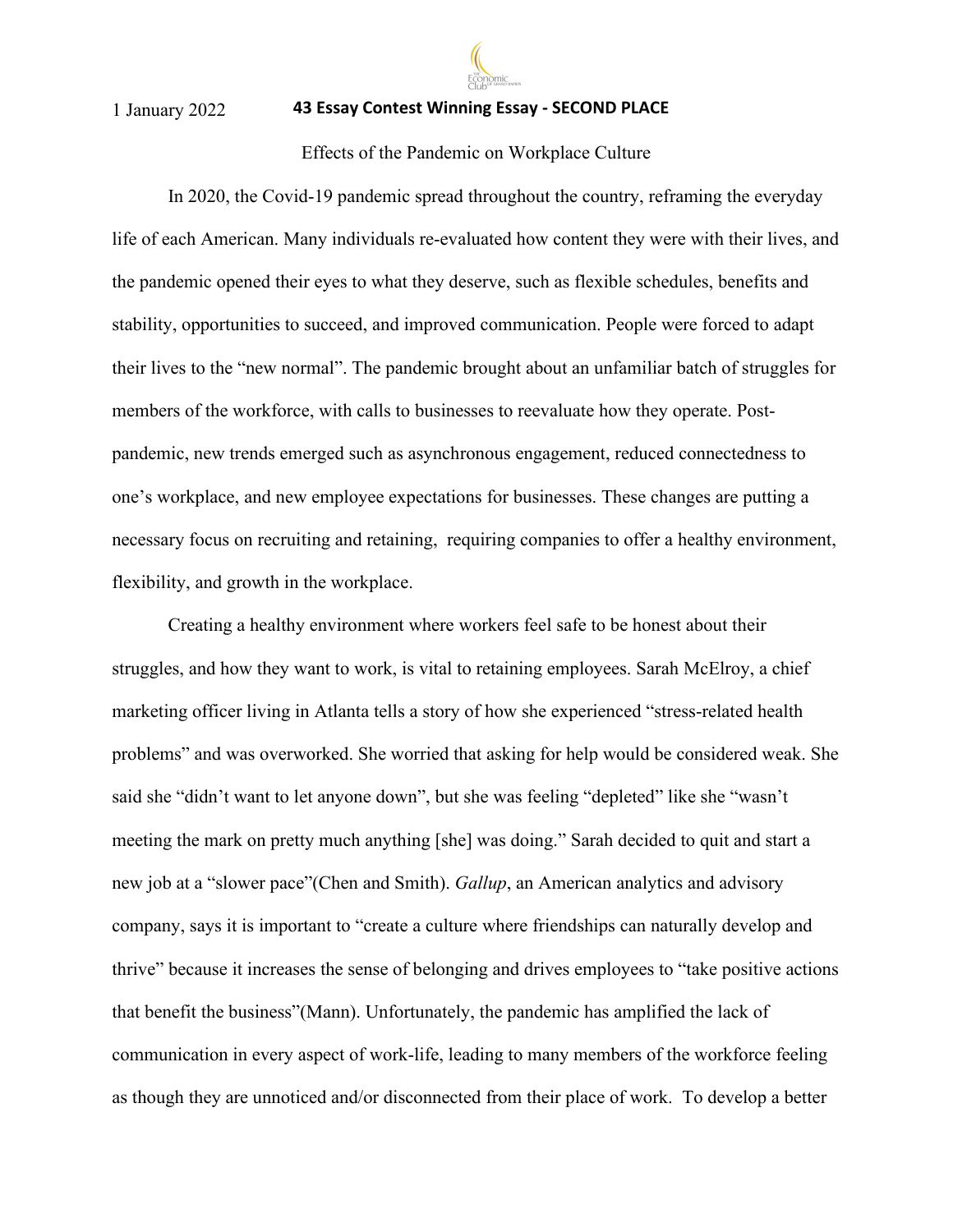connection between employees and management, there must be a focus on trust. Following the shift into increasingly independent work, employees now want to form individualized schedules, therefore, managers and fellow employees must trust each other to complete tasks and perform well on their own terms. In an article about working from home, it is mentioned that "Sarah Forbes, co-director of the Equal Parenting Project, says that "against managers' expectations, the majority of employees can be trusted to work flexibly, and employees are more productive." By stepping back, she says, "managers were getting better results." (Samuel)

As mentioned in an article from the Wall Street Journal, "Ben Wigert, who directs workplace-management research for Gallup, said his research suggests the greatest determinant of worker burnout isn't the number of hours worked, but factors such as unmanageable workloads, unclear communication, and lack of manager support."(Chen and Smith). Wigert also says: "If you take a vacation and come back to the same work circumstances, it doesn't solve the problem. It might upset you more." He says, "the next time, you might not come back." The article also mentions the point of view of David Heath, the CEO of the sock brand Bombas. "Teams can start to exhibit signs of stress long before most people speak up about it, said Mr. Heath. He said he has one-on-one meetings to check in on each new hire. The company also trains its managers to regularly ask employees if they feel overworked." Other companies have held town halls, leading to enthusiasm and commitment to the workplace. Improvements like this are examples of how the employee is being heard, creating a better work-life fusion.

Additionally, managers should encourage employees to be vulnerable and truthful about their mental and physical health, so they can communicate how much rest and restoration they may need. In the same article published by the Wall Street Journal, it states that "before the pandemic, 60% of employees said they thought mental health was something they should handle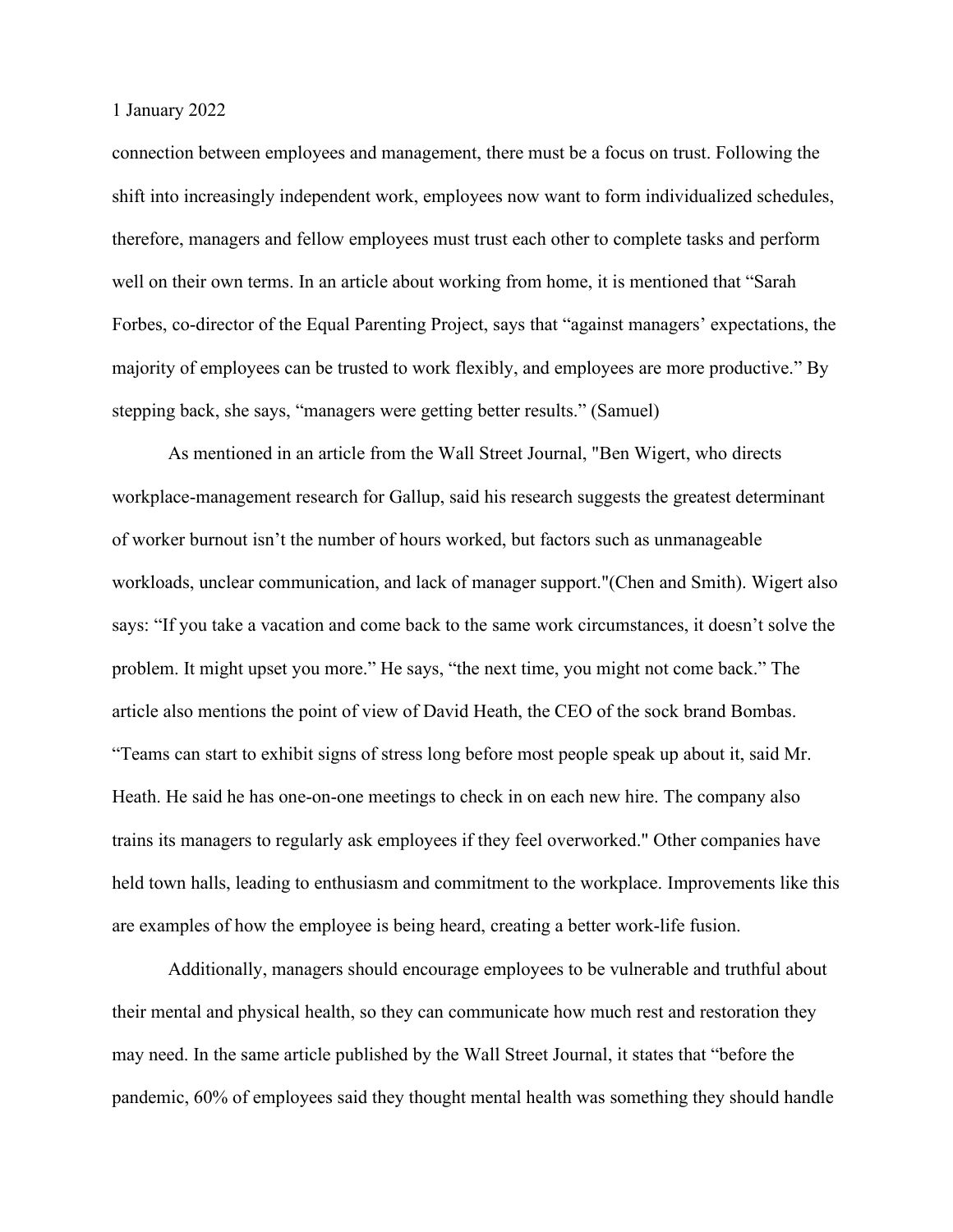without employer assistance, according to surveys from insurer MetLife Inc." By June 2021, "that figure had flipped, with 62% saying they believed their employer had a responsibility for their mental well-being"(Chen and Smith). Companies have begun to urge employees to take authentic breaks or vacations, rather than receiving just monetary rewards. For example, establishments such as the Grand Rapids Opportunities for Women (GROW), set minimum requirements for vacation time (Ysasi).

The pandemic has led to fewer social connections and increased burnout. An article written by Stanford Medicine quotes, "People low in social connection are more vulnerable to anxiety, depression, antisocial behavior, and even suicidal behaviors which tend to further increase their isolation"(Seppala). Fortunately, these things can be remedied. "Companies have been more understanding, flexible and empathetic" during the pandemic, said Gallup's Mr. Wigert. Gallup's research, he said, suggests that such efforts help cushion against higher rates of burnout" (Chen and Smith). Milinda Ysasi, the CEO of GROW, a business development service in Grand Rapids, shared her experience with a burnout in a previous occupation. She explains how she began to struggle with overworking herself and finally decided to quit when she was ultimately unhappy in her job. However, if her boss had noticed and put a greater effort into improving her mental health, she would have talked to them about it and found a solution that did not involve quitting as a first resort. Gallup also says they have **"**discovered that there are people whose likelihood of experiencing burnout is essentially zero. These employees share three things in common: They are engaged at work, they have high wellbeing, and their organization has a strengths-based culture."(Pendell) If managers truly show they care for their employee's well-being and success, these aspects of leadership will build a mutual understanding that both the employer and employee are investing themselves into their work.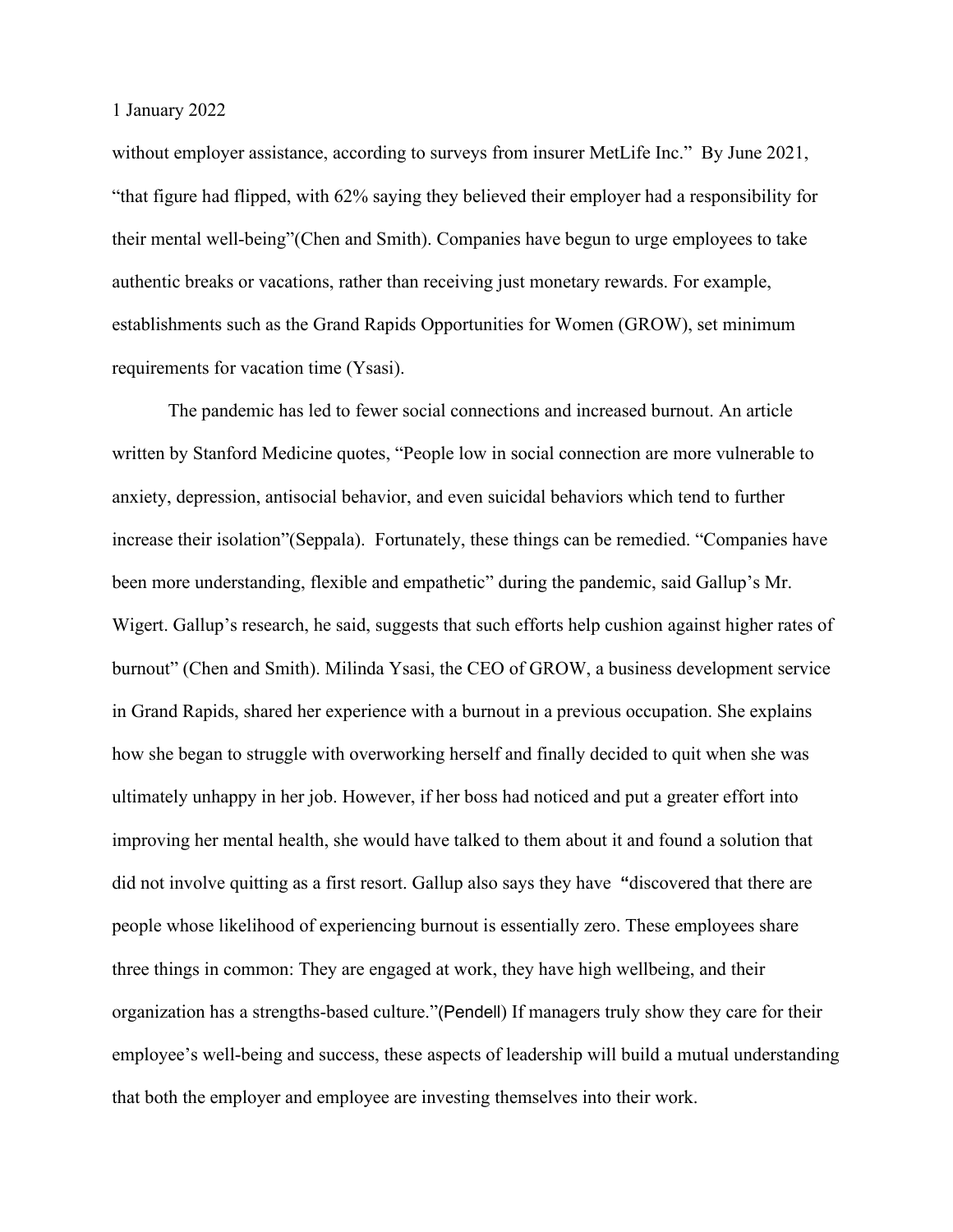Flexibility and willingness to adapt to current workplace norms will be the only way to keep moving forward and improving. The original system of labor has expired and there is no longer an assumption that the employer delivers all of the rules and the employee follows them. An article from the Wall Street Journal, written by Alexandra Samuel, quotes, "There is a good chance that those who have been working from home have come to appreciate the autonomy they have gained," says David Pauleen, a professor in technology management at the School of Management at Massey University in New Zealand, "...Some employees might bristle if this management trust in employee capabilities to work more autonomously suddenly ceased." There are new standards that employees have set for businesses, and "probably the biggest change for managers is that many of their direct reports will have acquired a taste for independence, and a lot less managerial oversight. It isn't easy to go from a year of freedom to being under the boss's thumb" (Samuel). An example of this asynchronous work in theory "means morning people and night owls can work when they feel most productive. Mr. Simpson, the design executive [of Dropbox], said that on Mondays and Fridays, he stops working at 3 p.m. to spend time with his children, then logs back in after 7 p.m. Employees convene at the office, but only for events or when in-person collaboration is required" (Chen and Smith). Employers have also adapted by changing the benefits they offer and experimenting with shorter weeks, hybrid schedules, and mental health support options. Businesses will have to accept that technology is always changing and it is currently a building block for many new forms of work. In an article from *Harvard Business Review,* a "newly released ManpowerGroup global analysis [shows,](https://go.manpowergroup.com/futureforworkers?utm_source=facebook&utm_medium=social&utm_campaign=futureforworkers&utm_term=organic&utm_content=global) 8 in 10 workers want *more* remote work to attain a healthier work-life [fusion"](https://hbr.org/2013/02/embrace-work-life-imbalan) (Frankiewicz and Chamorro-Premuzic). These needs must be met, allowing a shift in the workplace to support employees and every aspect of their lives.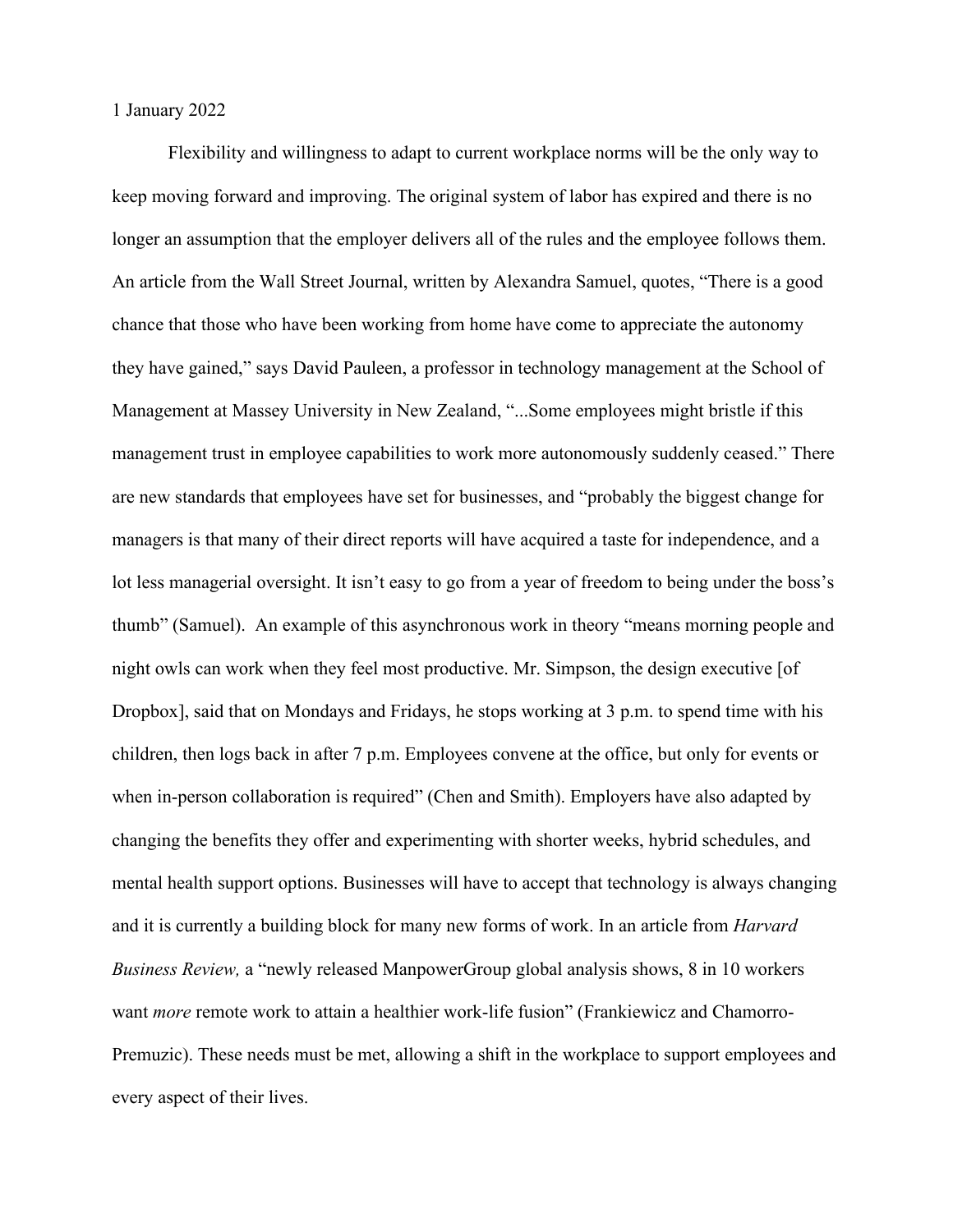*Harvard Business School* asked some of their faculty members to share their thoughts on how to adapt to the new way of working. Rosabeth Moss Kanther says that "business leaders are increasingly called upon to demonstrate that well-being joins wealth as a fundamental purpose of business"(Gerdeman). People's lives have dramatically changed, and now many workers leave jobs because their priorities do not align with the crucial responsibilities brought about by the pandemic that has been placed on employees. For example, many citizens, especially women, have fallen out of the workforce due to complicated home lives because they are forced to care for children, elderly, or disabled individuals. "1 in 10 moms with young children have quit their jobs with half of them saying it was because of school or daycare closures" (Zakin and Weisberg). However, employers have been working to increase the participation of women in the workforce. In an article published in the Wall Street Journal, it was stated that 63% of employers are "planning to increase child-care benefits, and 41% planning to expand senior-care offerings", according to a survey conducted by Care.com (Bhattacharyya, 2021).

The new generation of workers has realized that they don't want to feel as though they are stuck anywhere. Employers must know that they "don't own the talent", they are simply "renting" it (Ysasi). An article from Time magazine states, "When a current employer is unable or unwilling to make a job more attractive, numbers on job openings suggest that burned-out workers in many sectors can easily find new ones"(Vesoulis). Businesses should embrace and plan for the time when they have to let an employee go. If an employer makes a lasting connection with this employee, it could lead to referrals of friends, which spreads the branch of recruitment even further. Giving employees opportunities to learn, grow, and be inspired within the company is the best way to appreciate and utilize talent. Although, in order to make more investments in staff members, employers must see their occupations as stepping stones to greater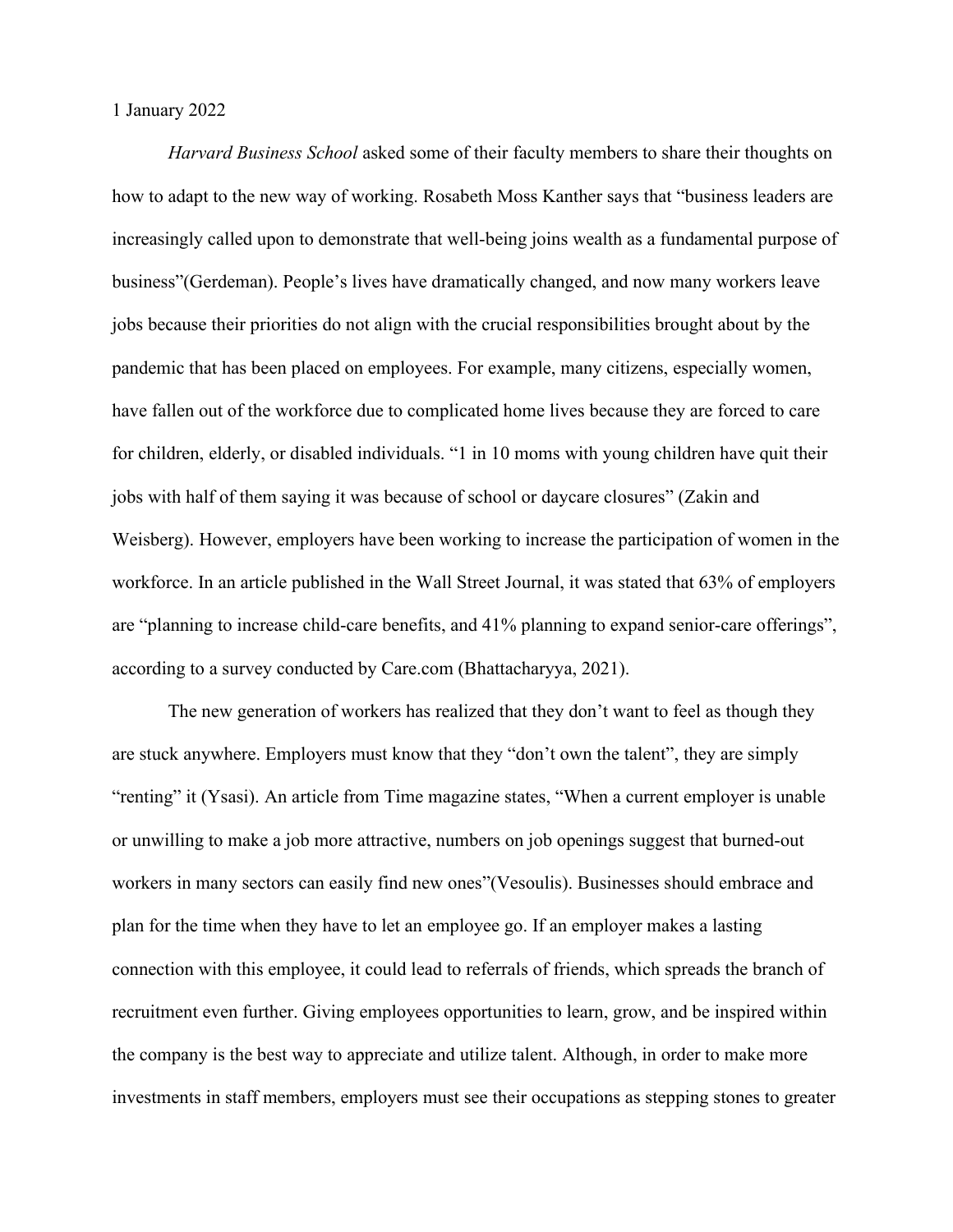accomplishments for their people. Many businesses spend far too much money on new personnel rather than developing their current ones. An example of a better strategy is demonstrated by the Mercy Health Hospital of Grand Rapids*.* They have assistance for employees in paying for tuition, as well as a Certified Health Environmental Services Technicians (CHEST) training program, and Medical Assistant (MA) apprenticeships. One of the most beneficial programs are the recently formulated evidence-based hiring practices, which help specialize the jobs candidates are given so that they match their specific interests and the employer can further develop their personal skills of the employee. This process requires more detail when hiring, but it pays off in the future with lower rates of turnover

The pandemic introduced unfamiliar struggles to the workforce and everyone involved. People were forced to adapt, along with the companies that support them. There is no expectation of returning the workforce to what it once was, but there's hope that this newly reformed labor culture will be increasingly successful because people have finally had a chance to realize and demand their specific worker needs. There is still a great amount of progress to be made to create a balanced and productive work environment, but businesses are setting their goals and are prepared to adjust. Despite the negative impacts of the pandemic on the whole of society, it has provided numerous development opportunities and positive change for the workplace, in the current era.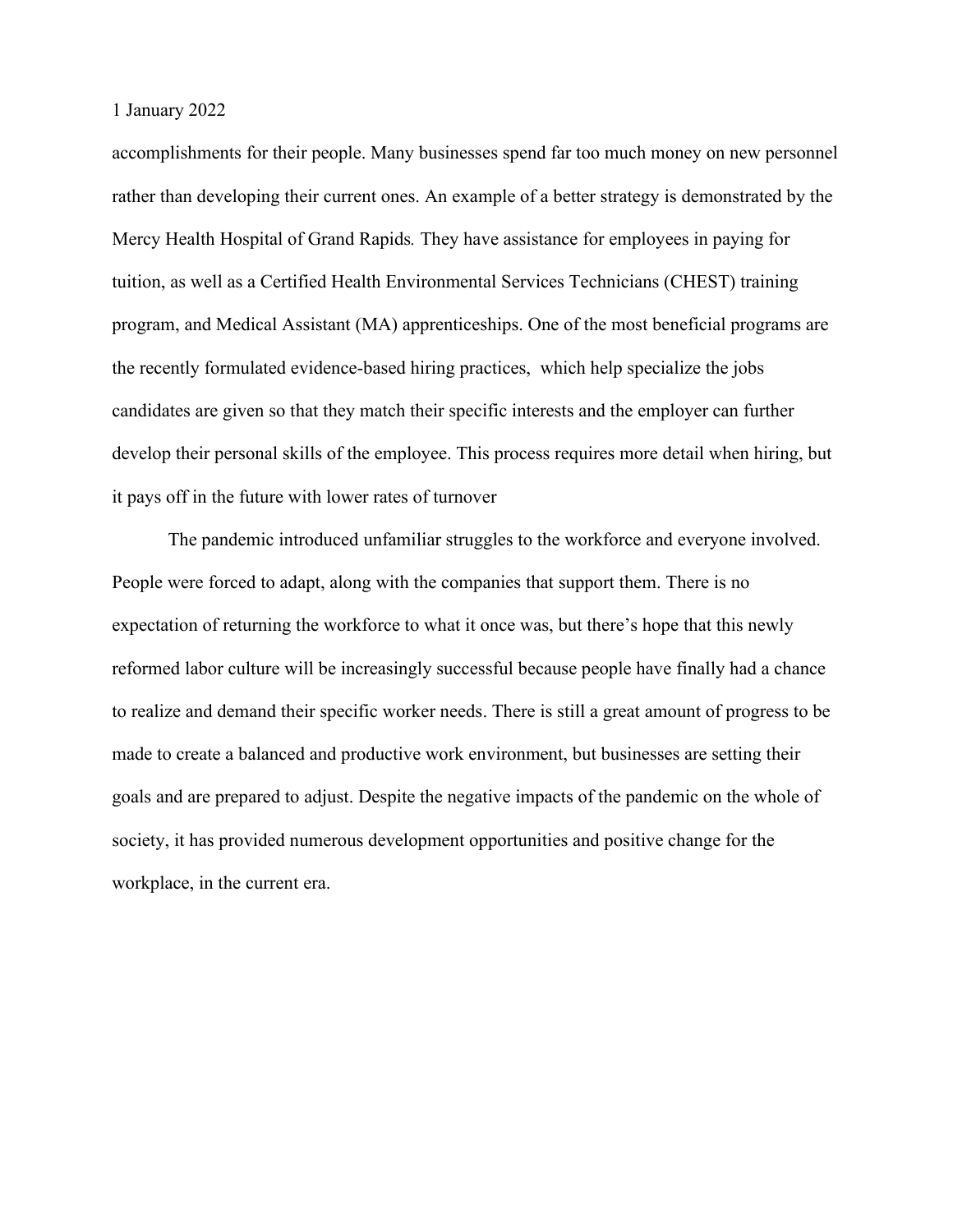# Bibliography

Bhattacharyya, Suman. "How Employee Benefits May Change in a Hybrid Workplace." *The Wall Street Journal*, Dow Jones & Company, 14 Aug. 2021,

[https://www.wsj.com/articles/employee-benefits-hybrid-workplace-11628796247.](https://www.wsj.com/articles/employee-benefits-hybrid-workplace-11628796247)

Biden Administration. "Fact Sheet: How the Build Back Better Framework Will Support Women's Employment and Strengthen Family Economic Security." *The White House*, The United States Government, 15 July 2021, [https://www.whitehouse.gov/briefing](https://www.whitehouse.gov/briefing-room/statements-releases/2021/07/15/fact-sheet-how-the-build-back-better-framework-will-support-womens-employment-and-strengthen-family-economic-security/)[room/statements-releases/2021/07/15/fact-sheet-how-the-build-back-better-framework](https://www.whitehouse.gov/briefing-room/statements-releases/2021/07/15/fact-sheet-how-the-build-back-better-framework-will-support-womens-employment-and-strengthen-family-economic-security/)[will-support-womens-employment-and-strengthen-family-economic-security/.](https://www.whitehouse.gov/briefing-room/statements-releases/2021/07/15/fact-sheet-how-the-build-back-better-framework-will-support-womens-employment-and-strengthen-family-economic-security/)

Chen, Te-Ping, and Ray A. Smith. "American Workers Are Burned out, and Bosses Are Struggling to Respond." *The Wall Street Journal*, Dow Jones & Company, 21 Dec. 2021, [https://www.wsj.com/articles/worker-burnout-resignations-pandemic-stress--](https://www.wsj.com/articles/worker-burnout-resignations-pandemic-stress--11640099198) [11640099198.](https://www.wsj.com/articles/worker-burnout-resignations-pandemic-stress--11640099198)

Frankiewicz, Becky, and Tomas Chamorro-Premuzic. "The Post-Pandemic Rules of Talent Management." *Harvard Business Review*, 25 June 2021,

[https://hbr.org/2020/10/the-post-pandemic-rules-of-talent-management.](https://hbr.org/2020/10/the-post-pandemic-rules-of-talent-management)

Gerdeman, Dina. "Covid Killed the Traditional Workplace." *COVID Killed the Traditional Workplace - Recruiting - Harvard Business School*, 10 Mar. 2021, [https://www.hbs.edu/recruiting/insights-and-advice/blog/post/working-knowledge-covid](https://www.hbs.edu/recruiting/insights-and-advice/blog/post/working-knowledge-covid-killed-the-traditional-workplace)[killed-the-traditional-workplace.](https://www.hbs.edu/recruiting/insights-and-advice/blog/post/working-knowledge-covid-killed-the-traditional-workplace)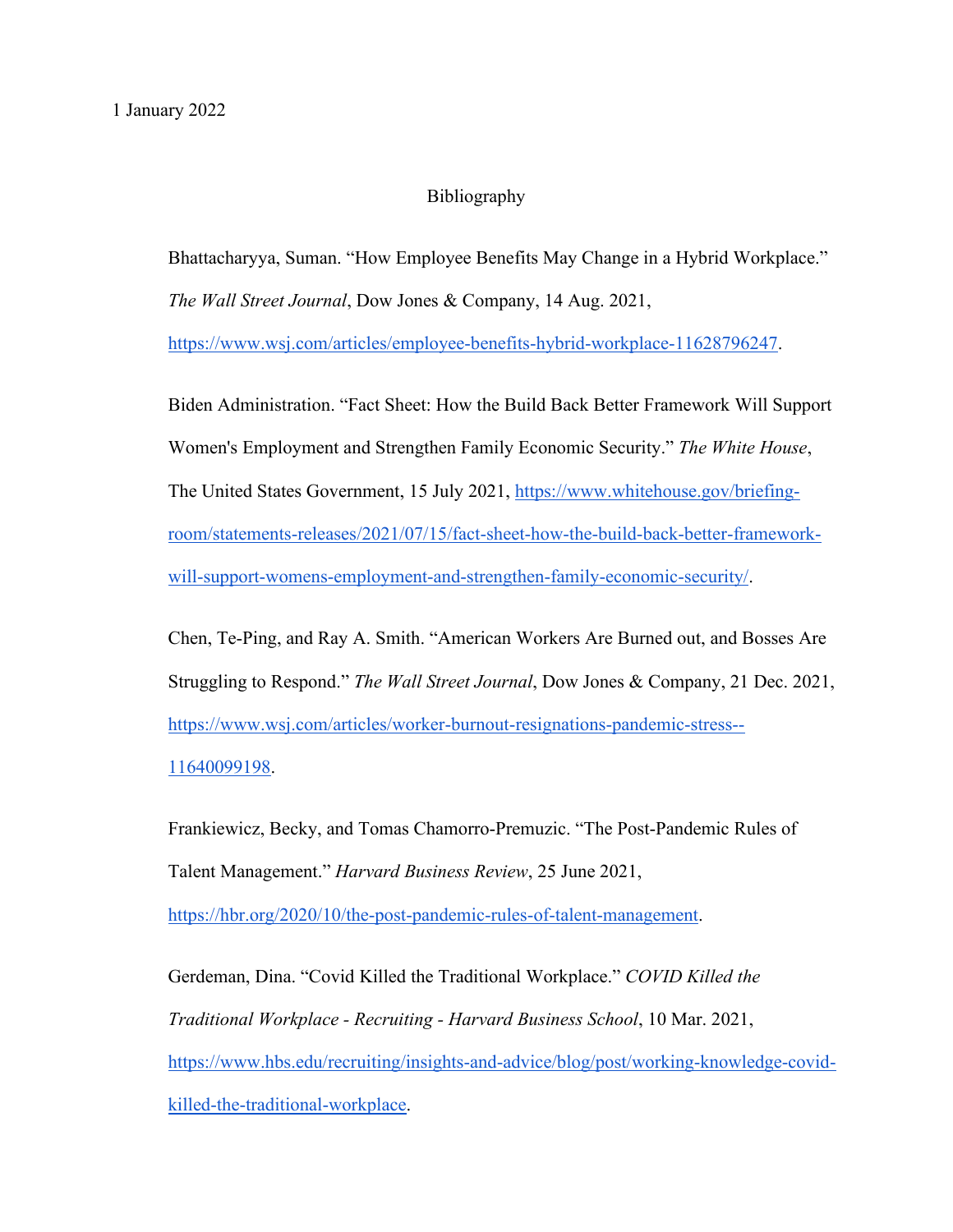Guest, James W. "Mercy Health: Using Evidence to Drive Hiring and Advancement." *National Fund for Workforce Solutions*, National Fund for Workforce Solutions, 17 May 2019, [https://nationalfund.org/our-resources/publications/mercy-health/.](https://nationalfund.org/our-resources/publications/mercy-health/)

Mann, Annamarie. "Why We Need Best Friends at Work." *Gallup.com*, Gallup, 20 Nov.

2021, [https://www.gallup.com/workplace/236213/why-need-best-friends-work.aspx.](https://www.gallup.com/workplace/236213/why-need-best-friends-work.aspx)

Maurer, Roy. "2021 Recruiting Trends Shaped by the Pandemic." *SHRM*, SHRM, 11 Feb. 2021, [https://www.shrm.org/resourcesandtools/hr-topics/talent](https://www.shrm.org/resourcesandtools/hr-topics/talent-acquisition/pages/2021-recruiting-trends-shaped-by-covid-19.aspx)[acquisition/pages/2021-recruiting-trends-shaped-by-covid-19.aspx.](https://www.shrm.org/resourcesandtools/hr-topics/talent-acquisition/pages/2021-recruiting-trends-shaped-by-covid-19.aspx)

Pendell, Ryan. "7 Gallup Workplace Insights: What We Learned in 2021." *Gallup.com*, Gallup, 28 Dec. 2021, [https://www.gallup.com/workplace/358346/gallup-workplace](https://www.gallup.com/workplace/358346/gallup-workplace-insights-learned-2021.aspx)[insights-learned-2021.aspx.](https://www.gallup.com/workplace/358346/gallup-workplace-insights-learned-2021.aspx)

Samuel, Alexandra. "How Working from Home Has Changed Employees." *The Wall Street Journal*, Dow Jones & Company, 12 June 2021,

[https://www.wsj.com/articles/working-from-home-employees-11623463249.](https://www.wsj.com/articles/working-from-home-employees-11623463249)

Seppala, Dr. Emma. "Connectedness & Health: The Science of Social Connection." *The Center for Compassion and Altruism Research and Education*, Stanford Medicine, 28 June 2017, [http://ccare.stanford.edu/uncategorized/connectedness-health-the-science-of](http://ccare.stanford.edu/uncategorized/connectedness-health-the-science-of-social-connection-infographic/)[social-connection-infographic/.](http://ccare.stanford.edu/uncategorized/connectedness-health-the-science-of-social-connection-infographic/)

Ysasi, Milinda. Personal interview. 21 January 2022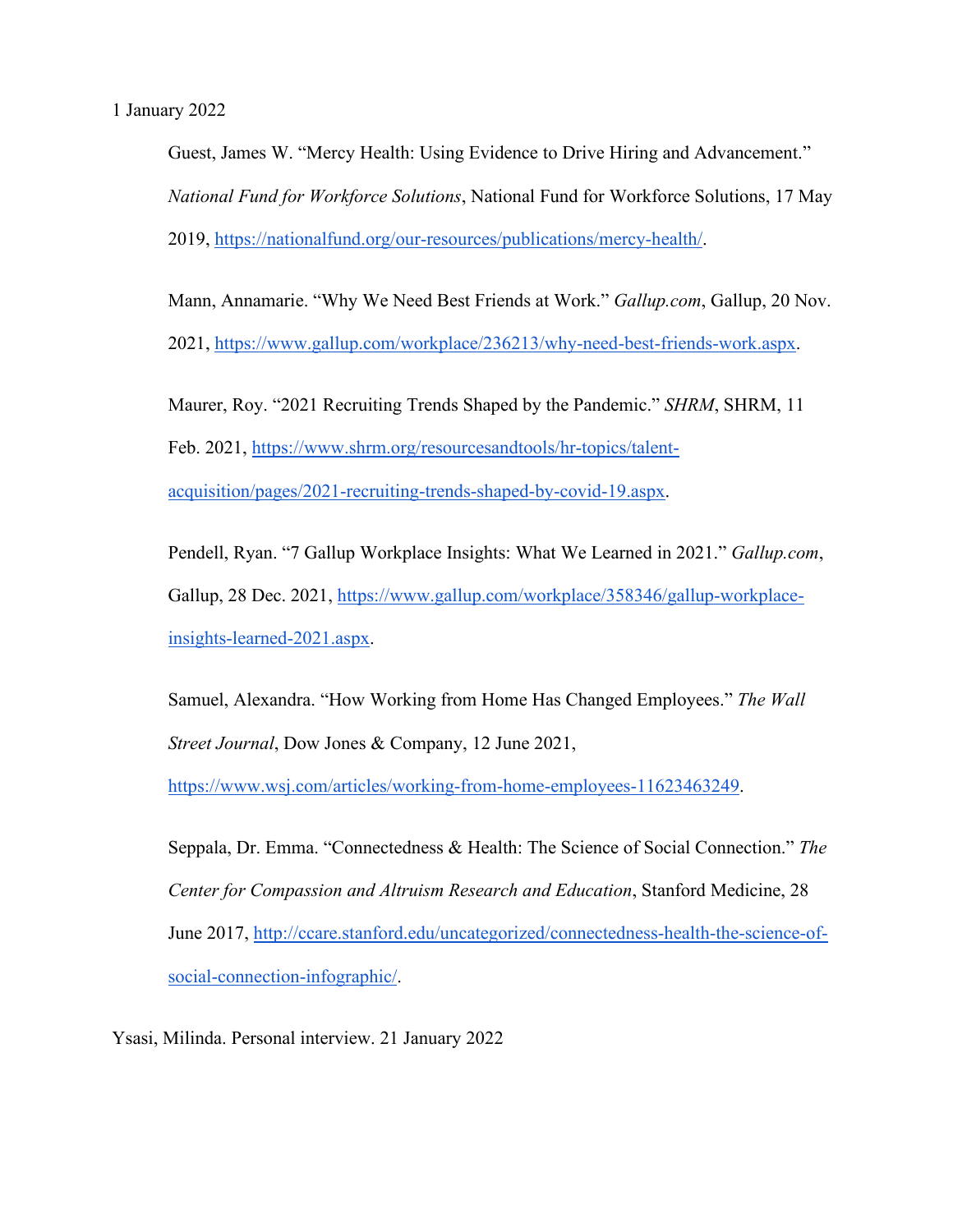Vesoulis, Abby. "Here's Why Workers Are Quitting Their Jobs in Record Numbers." *Time*, Time, 13 Oct. 2021, [https://time.com/6106322/the-great-resignation-jobs/.](https://time.com/6106322/the-great-resignation-jobs/)

Zakin, Carly, and Danielle Weisberg. "Back to 'Normal' Power Panel." *9 To 5ish With* 

*TheSkimm*, season 9 To 5ish, episode Bonus episode, NPR, 17 Sept. 2021,

[https://one.npr.org/i/1038318049:1038318051.](https://one.npr.org/i/1038318049:1038318051) Accessed 25 Jan. 2022.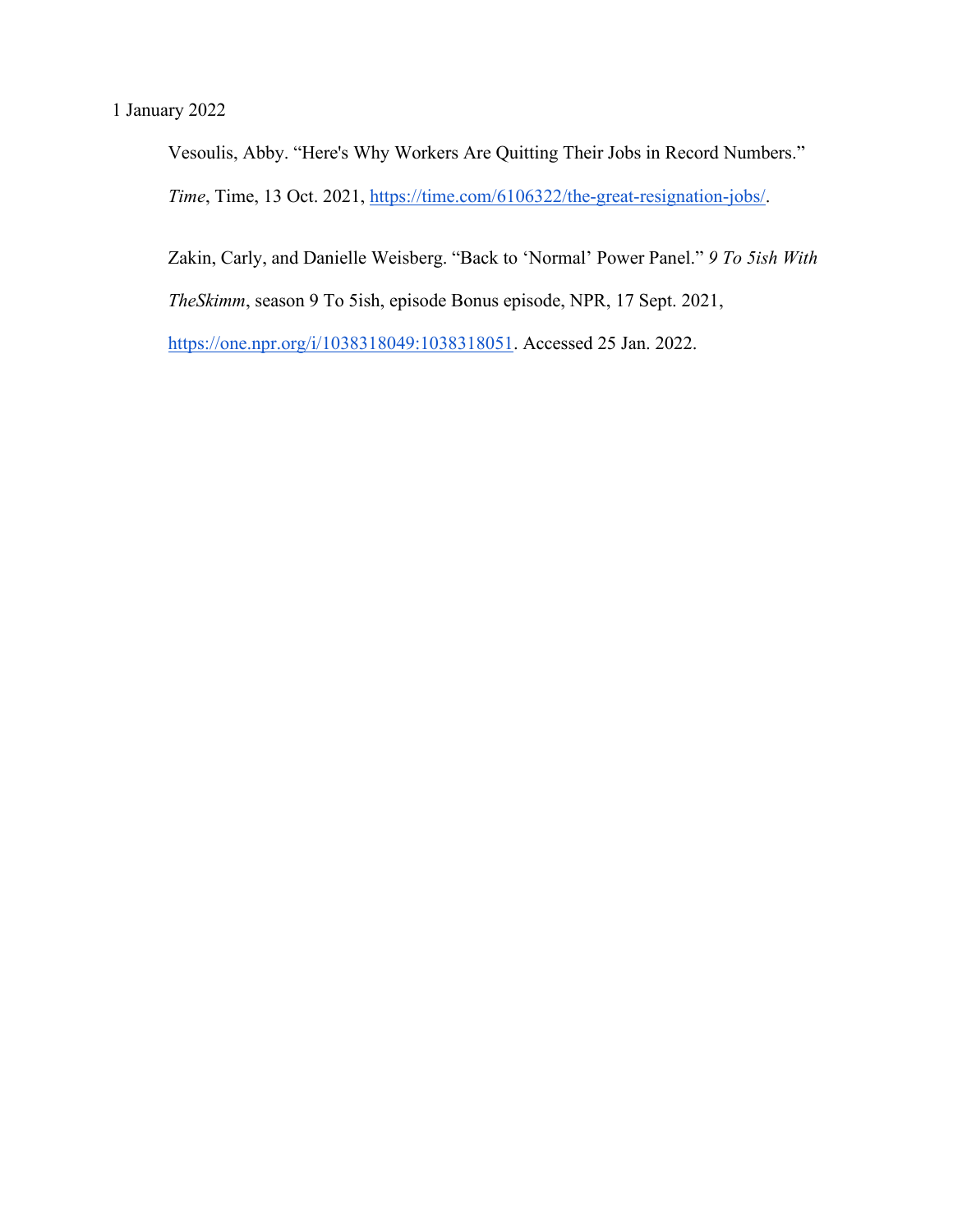#### **43rd Essay Contest Winning Essay - THIRD PLACE**

The colorful, ebullient posters hung on store windows no longer advertise excessive electronics, delectable dishes, or fanciful fashion for consumers. Instead of trying to fish for the public's money, businesses are now looking for the people themselves. They offer ever-growing wages for those who will take up their shifts. But the fish aren't biting. Spurred by a sickness, workers left their jobs and were forced to leave in waves. Despite wages rising faster than they have in the last 20 years (Rugaber), the unemployment rate is still higher than it was before the COVID-19 pandemic in February 2020 ("The Employment Situation"). In order for businesses to attract and maintain workers, they must offer more than wages; they need to build a more supportive environment for workers, offering opportunities for mental support, growth, and flexibility.

To understand how to retain workers, it is necessary to understand why workers leave. Betsey Stevenson, a former member of Barack Obama's Council of Economic Advisors, "the characteristics of jobs have changed [... and] have maybe made the job more dangerous, less pleasant. That means people might not want to do that job anymore, or they might be demanding higher pay in order to do that job" (qtd in. Chang). The most apparent characteristic that has changed about many jobs during the pandemic is the fear of illness. Many jobs require employees to directly interact with many customers a day, all from different backgrounds, increasing the likelihood of contracting diseases. To prevent workers from leaving their positions, businesses must mitigate this risk and make them feel safer in their occupations.

Many of these changes are clear and apparent - mask requirements for employees, plastic dividers around cashier stands, and increased disinfecting on all surfaces. Another clear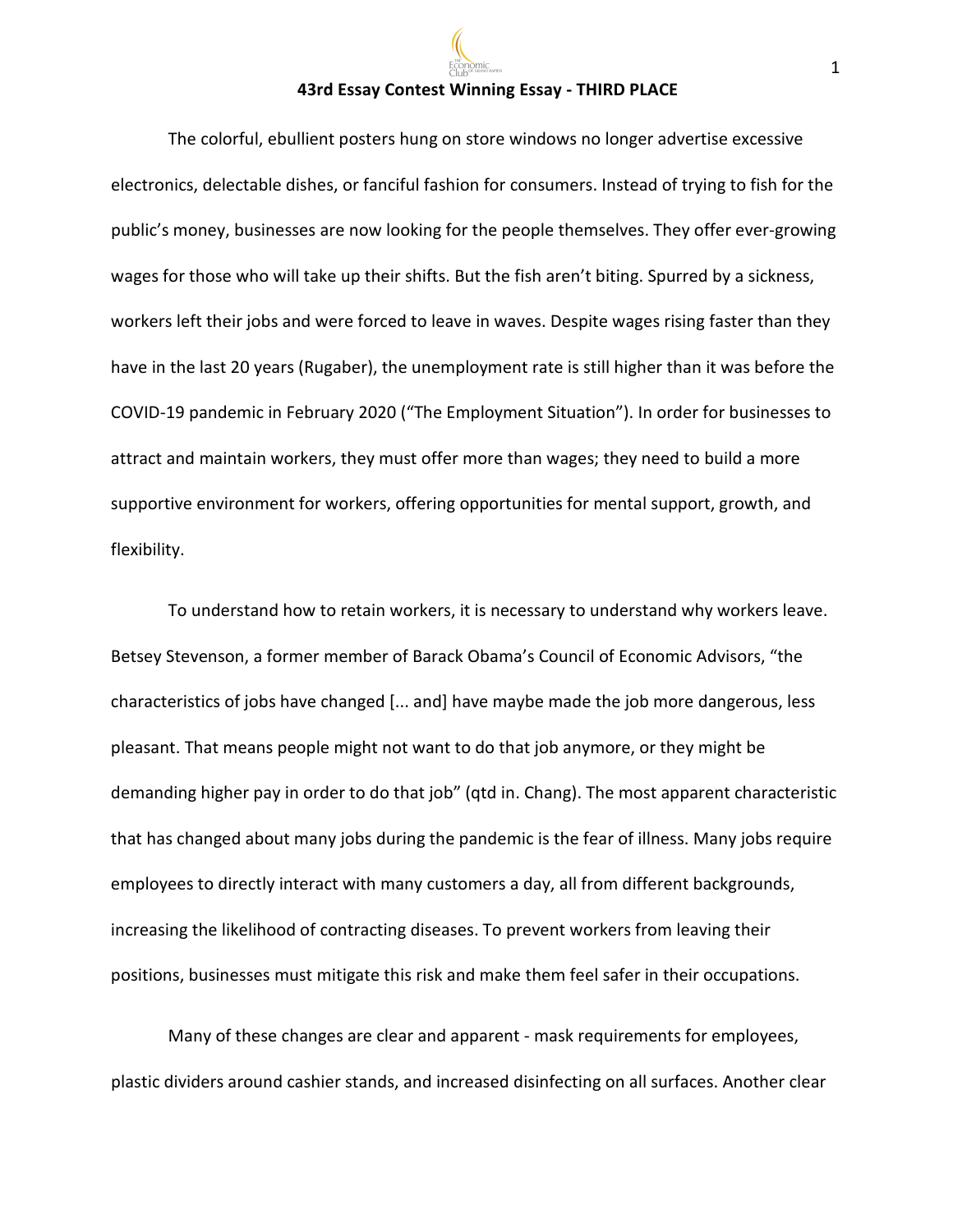change is the transition to virtual working environments - many workers can almost completely avoid the threat of the virus by completing everything digitally. In 2020, the percentage of college graduates over 25 working from home rose 28 percentage points from 2019 to 65% (DiPierro). While these changes can help retain workers who would otherwise leave due to health concerns, they isolate them more from others - whether with physical boundaries or virtual ones. Consequently, many of them feel lonelier, deteriorating their emotional and psychological mental states. Over the first ten months of the pandemic, the percent of US adults reporting symptoms of anxiety or depression rose 11 percent ("Pandemic and Mental Health"). While this change may not be caused completely by workplace environments, it certainly is a factor. If people aren't at their jobs, they are at home, distancing from others or in quarantine - still in isolation. The workplace can be the only place for human interaction for some. According to "[a 2019 study showed that] 50% of Millennials and 75% of Gen-Zers quit a job due to issues related to mental health" (Kelly). Failing to support workers' mental health, especially providing interactions with others, can lead to more quits.

The pandemic has thrust an unavoidable mental health issue for businesses - an issue that has steadily risen before is now fully apparent. Moving forward, it is clear that workplaces should build a culture in which mental health is more centrally addressed. Over the pandemic, people on average spent less of their free time socializing and communicating in person than in 2019 (DiPierro). Coupled with the increased isolation found in the workplace, workers are spending far less time with others. Employers can then most easily target the issue of mental health by directly encouraging more social interaction, whether it be through more informal team-bonding activities or increased collaborative work. Additionally, businesses can directly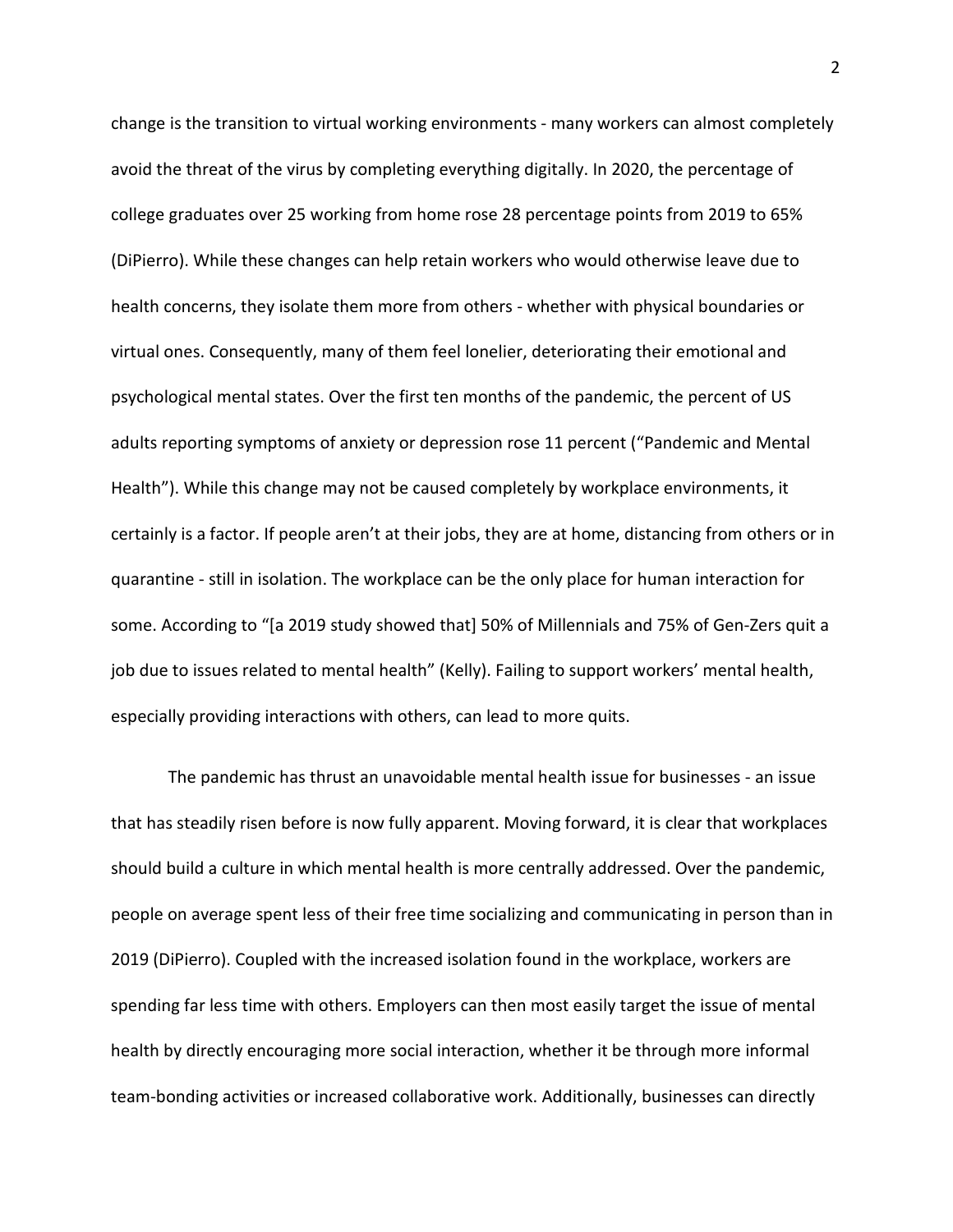support employees by providing them with more mental health resources. For example, Zendesk, a software company, partnered with mental health provider Modern Health and saw 25% global usage in the first week (Liu). This high engagement shows that mental health resources are not only good for keeping employees, but something that employees themselves want. The easy access to mental health resources also may make workers more likely to stay.

Another large aspect of why laborers quit their jobs lies in their future. As the pandemic has given people more time to think and reflect about their lives, many are reconsidering their current or previous work position. This is most clearly seen in the millions working low wage jobs. It is typical that in these jobs, employees are frozen into their profession and can't easily move up to higher positions. And if these jobs aren't rewarding in their own right, employees find no reason to keep working them, especially after being relieved of their duties due to the pandemic. As Robert Reich, the former U.S. Secretary of Labor, puts it: "[Employees] don't want to return to backbreaking or boring, low wage, sh-t jobs" (qtd. in Vesoulis). Thus, many are now looking for jobs where they can find growth in their skills and positions. According to research from Randstad US, 58% of workers say that their companies "don't have enough growth opportunities for them to stay longer term," and 57% say they "need to leave their current companies to take their careers to the next level" ("Your Best Employees"). A major theme that blossomed in the pandemic is self-growth. If the jobs workers are returning to don't support and offer this opportunity, then workers are less likely to take them.

With the major increase in free time provided by the virus, many people have found time and a desire to learn more skills and attain better positions. "More than two-thirds of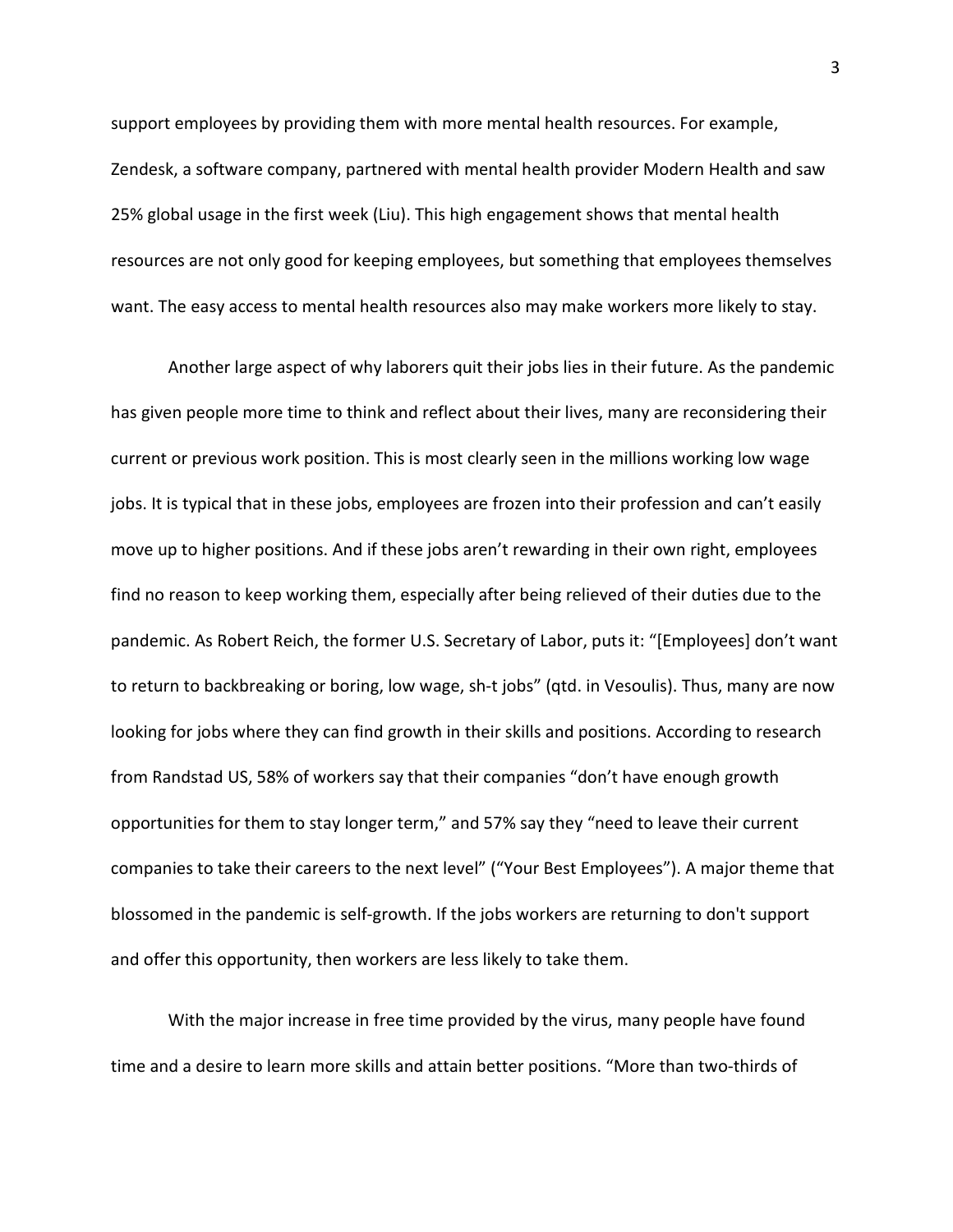208,807 workers from 190 countries want to learn skills for new roles that offer more job security and opportunity" (Gurchiek). Coupled with the increase in online learning and development resources, employees are more able than ever to chase higher positions. For employers to keep these workers, they need to offer opportunities for growth inside the company, and spread a culture of professional growth throughout the workplace. This can be done by creating higher positions for workers and giving them access to resources for greater development. In fact, some companies are already pushing to help workers grow:

Merck and other large companies have put up more than \$100 million to burnish the skills of Black workers without a college education and create jobs that they can fill. The reward of such efforts would be a more resilient, more talented, and better-paid workforce—and a more robust and equitable society. (Lund et al.)

Specialized training paths like this can help workers develop only the skills they need for the job, not wasting time or money on superfluous training. Additionally, it may help make workers more loyal to their companies, since their training most clearly applies to the company's standards, and the training isn't as easily transferable as something like a college degree.

Workplace culture won't only change to retain already hired talent; it will also change how new talent is scouted out. As mentioned before, virtual resources and tools have become much more prominent in the last couple years. As more people began working from home during the pandemic, they grew to prefer it. Now, nearly 50% of workers are willing to take a 5% pay cut in order to work remotely post-pandemic (Collins). The opportunity for remote work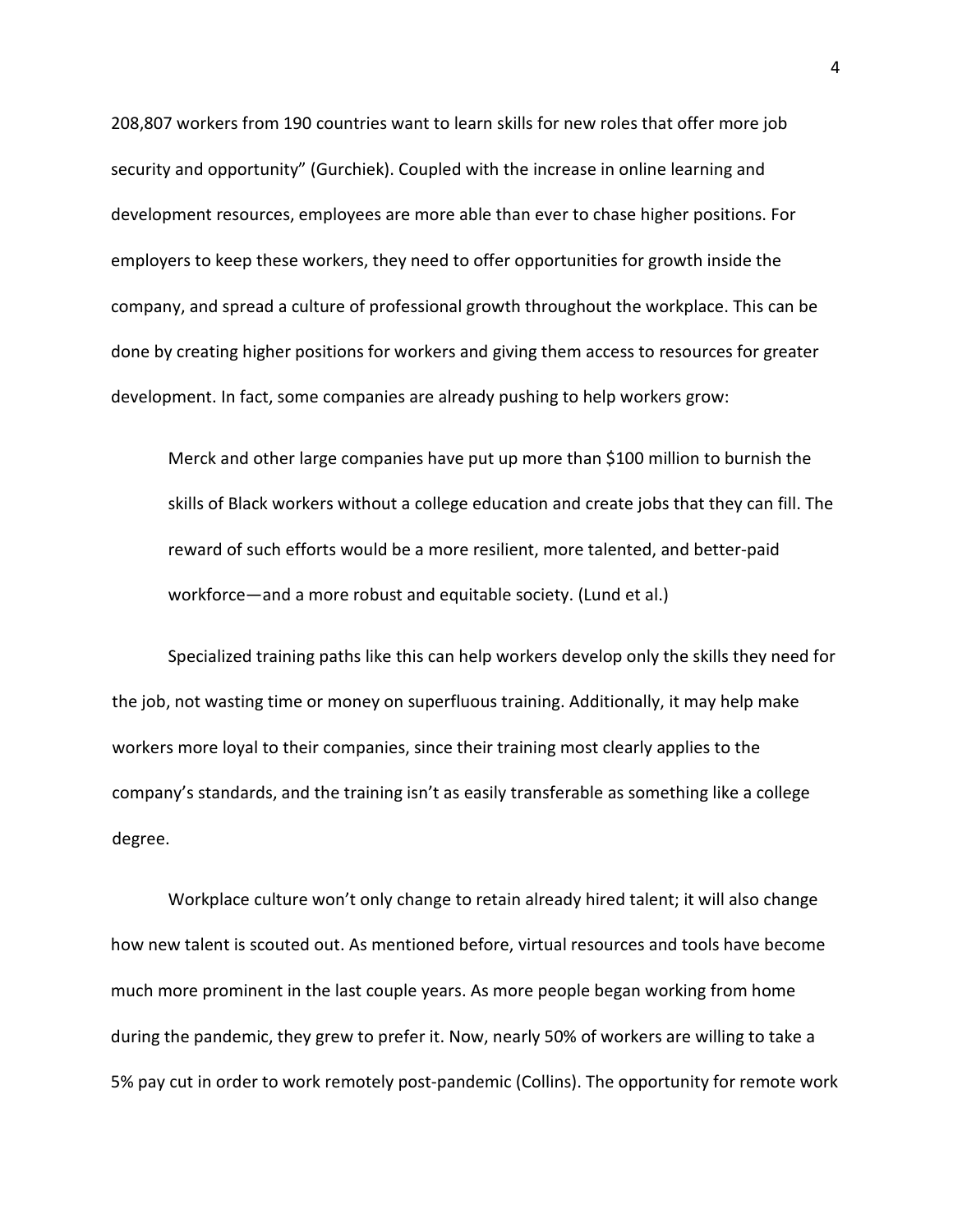entices workers, and can also be beneficial to businesses. Because of the lack of physical contact, businesses can now theoretically hire workers from anywhere with internet access. This means that businesses now can increase diversity in the workplace by hiring talent that would otherwise be unavailable (McKinsey). And diversity is what many workers want too; a 2020 Glassdoor study found that "76% of employees and job seekers report a diverse workforce is an important factor when evaluating companies and job offers" ("40+ Stats"). This diversity can help provide new ideas and perspectives, creating a more creative and accepting work environment - one that workers want to be in. An environment like this can be largely beneficial to companies who can now scout more talent; those stargazers who were previously unable to get their jobs are likely the most passionate in their fields. Coupled with an accepting environment, these workers will likely be the most hard-working at their dream positions.

Similar to the idea of remote work, flexibility is becoming an increasingly important factor in future employees' minds. More obviously, this refers to the flexibility in work time and scheduling, as people dedicate more of their time to hobbies, passion projects, and learning new skills. But more broadly, this may refer to the flexibility of workplaces as a whole. In the past, toxic work culture has been a major factor in workers leaving and avoiding a company. Specifically, 86% of laborers say they would not apply for or work for a company that has a bad reputation, and 58% say that they have left or are considering leaving their jobs due to negative work politics ("Your Best Employees"). Regardless of the past two years, it's clear that workers dislike negative workplace culture. However, following the many shutdowns and deaths, this issue was exacerbated. After dealing with tragedies continuously, and having to adapt to new, more isolated and hopeless circumstances, people don't want another negative influence in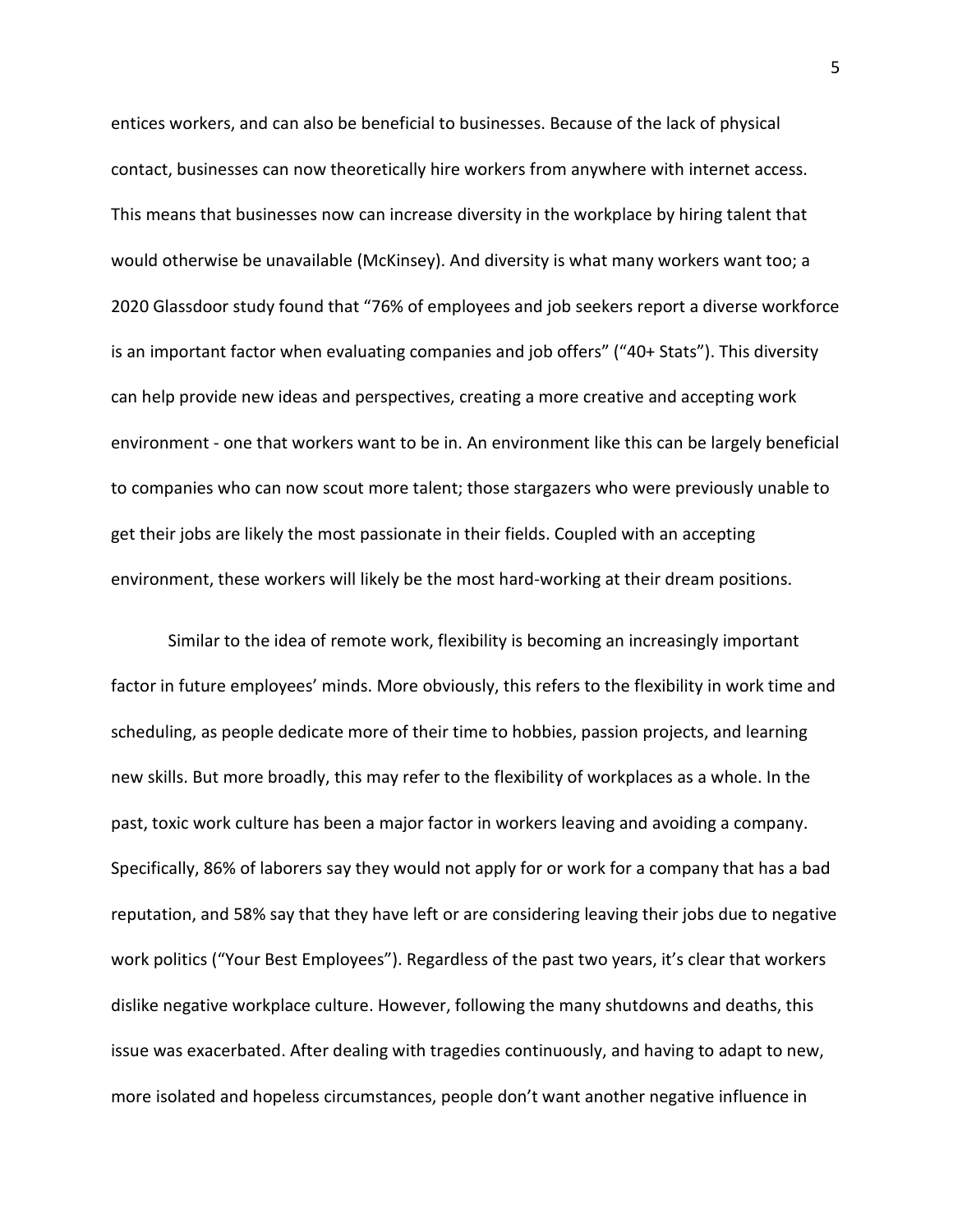their lives. Instead of inflexible managers and choking environments, "74% of employees want their managers to [emphasize] empathy and a supportive attitude" ("Resetting Normal") - the human element of work is now more stressed. Additionally, the taste of remote work has influenced employees and employers alike to consider progressive reform of other aspects of work. For instance, 69% of employees believe that contracts should be based on results rather than hours, and 74% of executives believe that the length of the workweek should be reconsidered , possibly suggesting the end of fixed 9-5 schedules ("Resetting Normal"). As Susan Lund, the International Finance Corporation's Vice President for Economics, states: "Most companies are reimagining themselves right now. They are embracing speed and flexibility and agility, and the flattening of hierarchies in an effort to make decisions faster and better" ("Where the Jobs Are"). These progressive reforms show that the workplaces are now working for the workers, rather than simply using them. Employees now have power in how they can do their jobs, so they can get their work done on their terms, and with coworkers they want. In the coming years, it is likely that more aspects of work may change to satisfy workers, and employees will have more control over their workplaces.

Over the next few years, we will see major changes in how the workplace is run, and how work is even done. Brick and mortar offices are likely to be replaced or shrunk as virtual meetings become more common. Mental health is likely to be valued more among colleagues and managers. The workplace will embolden those eager to learn, and place the underemployed in their best positions. Many of these issues within the workplace were present before the pandemic, and finally unearthed when lockdown inflamed them. And, as the many revolutions in the past have stirred and shifted the social hierarchy, the future after COVID may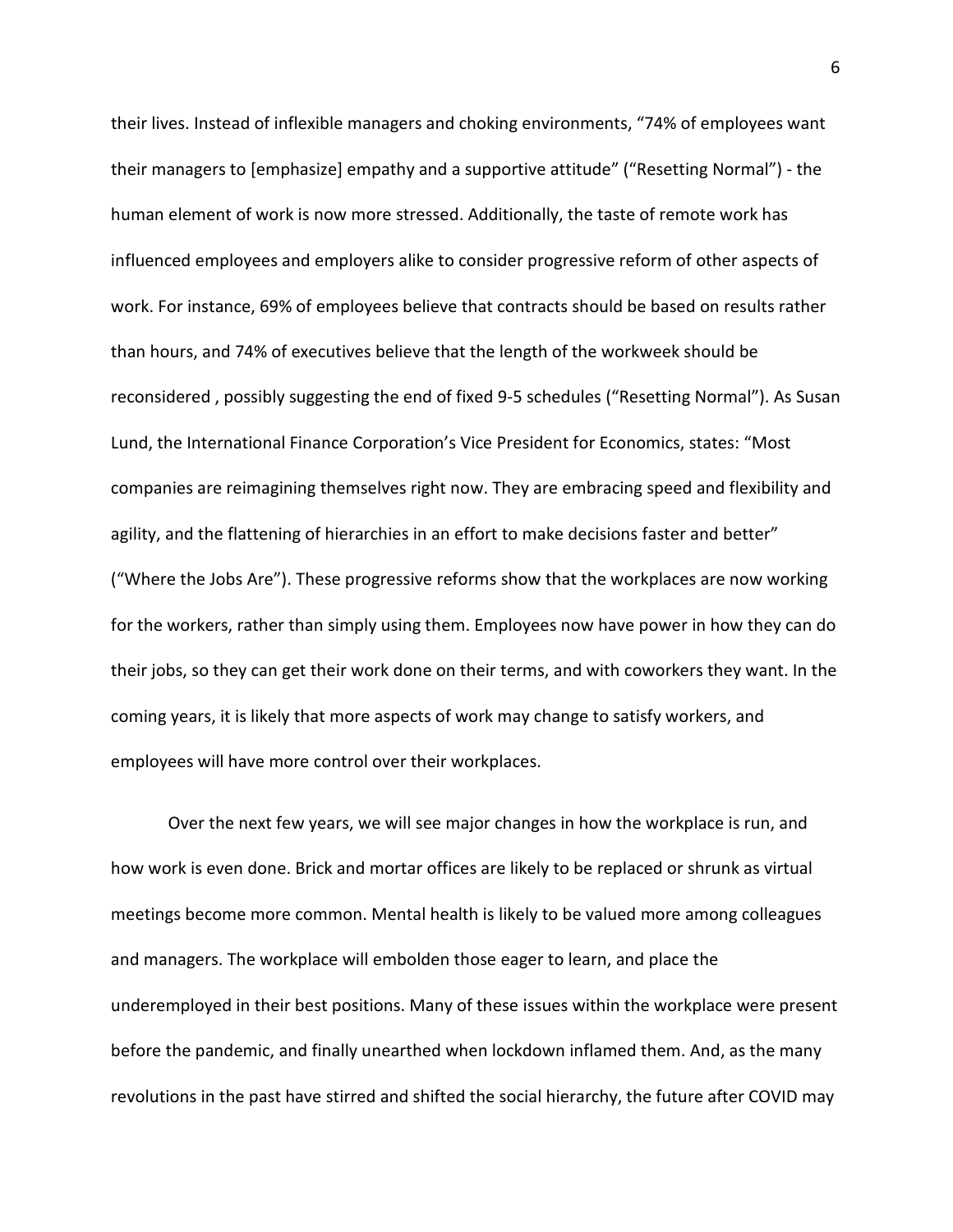see a progressive reform of the workplace hierarchy. With this reset, the workplace may see a new era of supporting and considering workers first.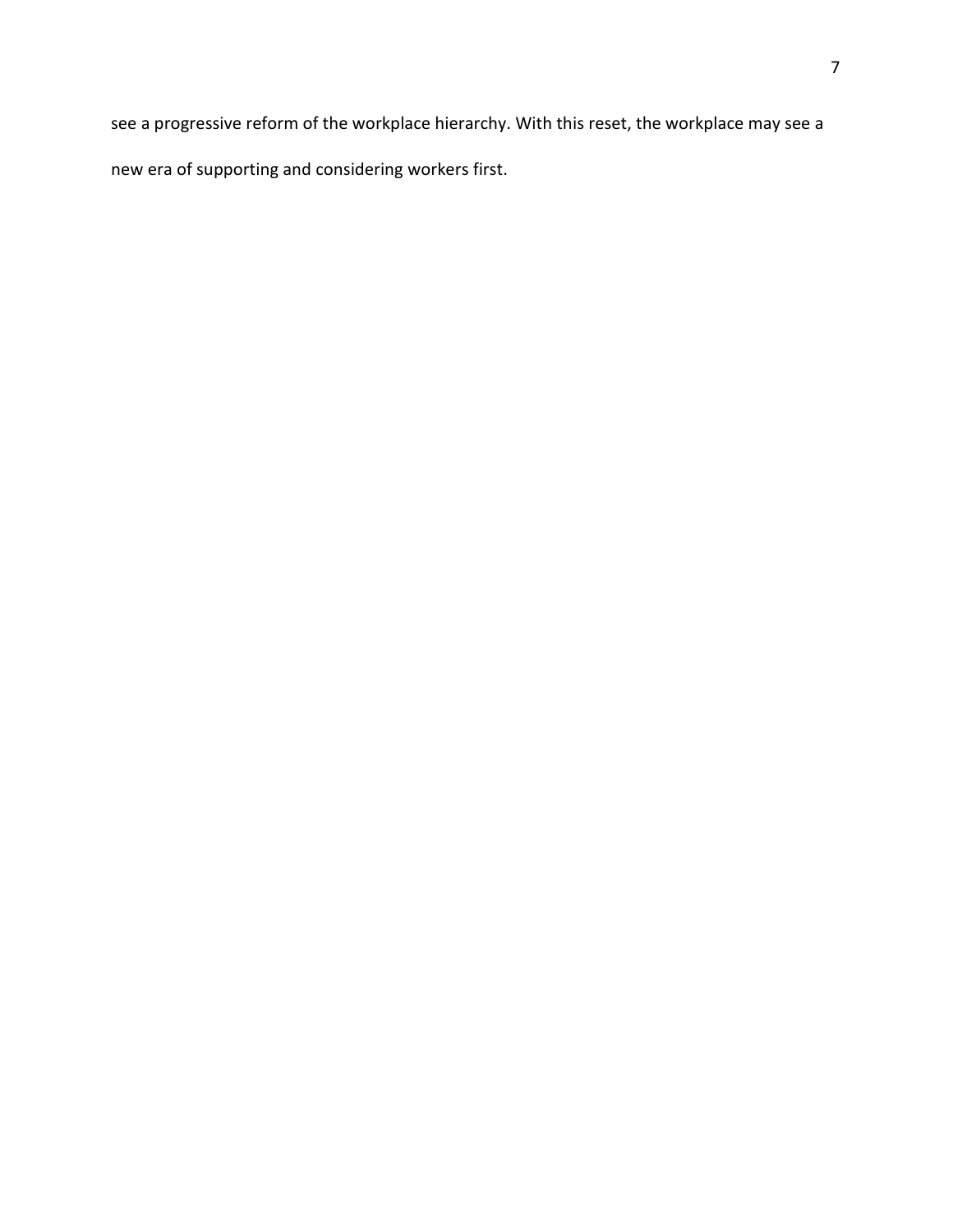#### Works Cited

"40+ Stats For Companies to Keep In Mind for 2021." *Glassdoor for Employers*, Glassdoor, www.glassdoor.com/employers/resources/hr-and-recruiting-stats.

Chang, Alisa. "Dual Challenge: Combating The Shortage Of Labor Workers And Supply Chain Breakdown." *NPR*, 28 Sep. 2021, www.npr.org/transcripts/1041266552.

Collins, Terry. "Nearly 50% of US Workers Would Take Pay Cut for Remote Work: Survey." *USA TODAY*, 11 Nov. 2021,

www.usatoday.com/story/money/2021/11/11/workplace-survey-remote-pay-cutcovid/6367601001/.

"COVID-19 Pandemic and Mental Health." *Gale Opposing Viewpoints Online Collection*, Gale, 2021. Gale In Context: Opposing Viewpoints, link.gale.com/apps/doc/LJKRYR317953259/OVIC?u=nohs&sid=bookmark-OVIC&xid=a9d063e8.

DiPierro, Amy. "Virus's Impact: More Relaxing and Thinking, Less Socializing." *AP News*, The Associated Press, 23 July 2021, apnews.com/article/lifestyle-business-healthcoronavirus-pandemic-a0ffc11bc2d4afa1e87501d278e1a643.

"The Employment Situation - December 2021." *U.S. Bureau of Labor Statistics*, 7 Jan. 2022, www.bls.gov/news.release/pdf/empsit.pdf. Accessed 12 Jan. 2022. Press Release.

Gurchiek, Kathy. "Report: Pandemic Drives Workers' Desire to Learn New Job Skills." *SHRM*, 16 June 2021, www.shrm.org/resourcesandtools/hr-topics/organizational-andemployee-development/pages/report-pandemic-drives-workers-desire-to-learn-newjob-skills.aspx.

Kelly, Jack. "Mental Health Is A Leading Cause For Why People Are Quitting Their Jobs— Here's What You Need To Do Now." *Forbes*, 15 Oct. 2019, www.forbes.com/sites/jackkelly/2019/10/15/mental-health-is-a-leading-cause-for-whypeople-are-quitting-their-jobsheres-what-you-need-to-do-now.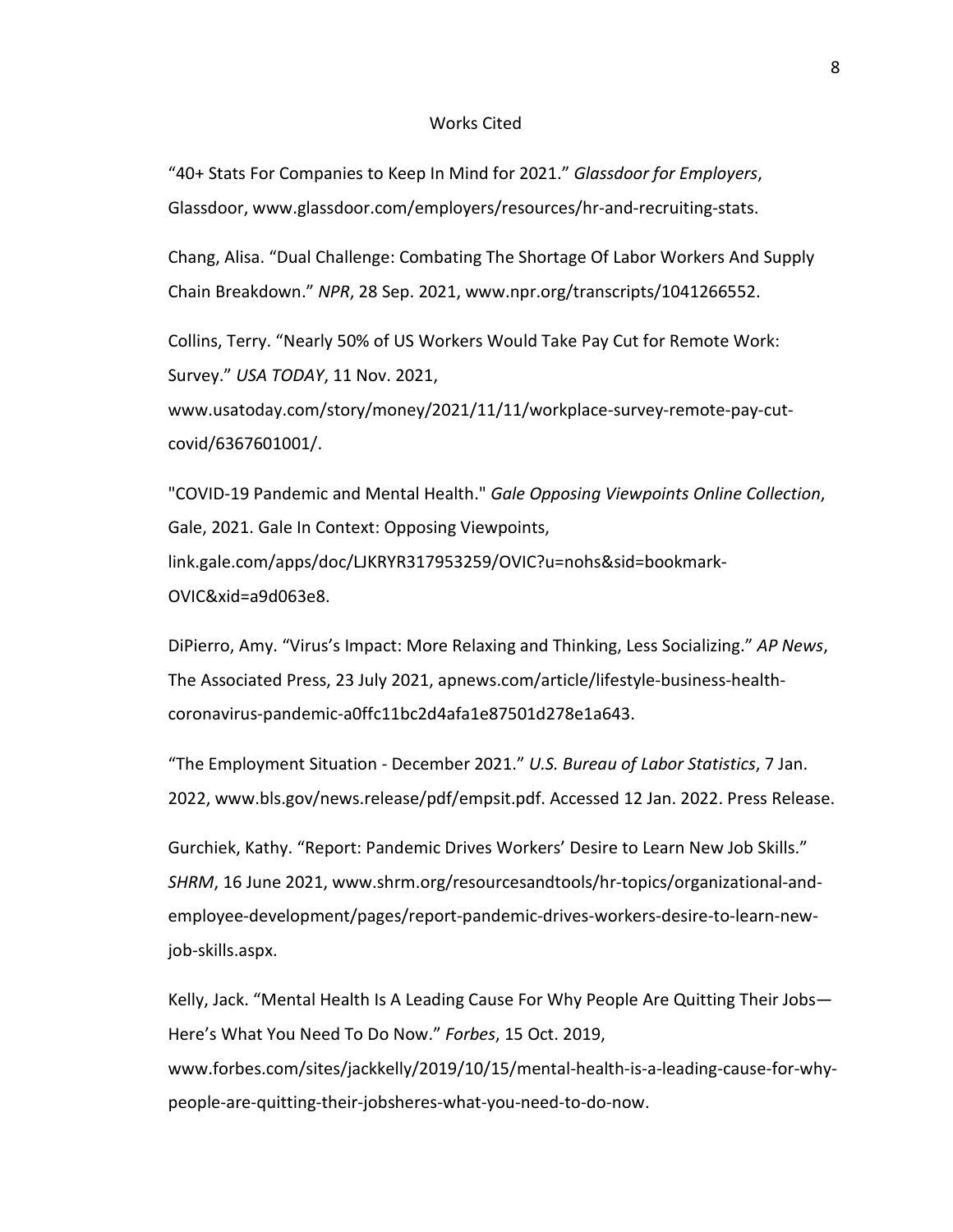Liu, Jennifer. "Companies Assess Mental Health Care in Bringing Workers Back to Office." *CNBC*, 24 May 2021, www.cnbc.com/2021/05/24/companies-assess-mentalhealth-care-in-bringing-workers-back-to-office.html.

Lund, Susan et al. "The Future of Work after COVID-19 | McKinsey." *McKinsey & Company*, 18 Feb. 2021, www.mckinsey.com/featured-insights/future-of-work/thefuture-of-work-after-covid-19.

"Resetting Normal: Defining the New Era of Work." *The Adecco Group*, 2 July 2020, www.adeccogroup.com/future-of-work/latest-research/reset-normal.

Rugaber, Christopher. "US Wages Jump by the Most in Records Dating Back 20 Years." *AP News*, The Associated Press, 29 Oct. 2021, apnews.com/article/business-wagessalaries-increase-8ce98ea3bcc14c4810eb5a1111e1df49.

Vesoulis, Abby. "Here's Why Workers Are Quitting Their Jobs in Record Numbers | Time." *Time*, 13 Oct. 2021, time.com/6106322/the-great-resignation-jobs/. Accessed 16 Jan. 2022.

"Where the Jobs Are: An inside Look at Our New Future of Work Research | McKinsey & Company." *McKinsey & Company*, 18 Feb. 2021, www.mckinsey.com/about-us/new-atmckinsey-blog/where-the-jobs-are-insights-from-our-new-study.

"Your Best Employees Are Leaving. But Is It Personal or Practical? | Randstad USA." *Randstad USA*, Randstad North America, 28 Aug. 2018, www.randstadusa.com/business/business-insights/employee-retention/your-bestemployees-are-leaving-it-personal-practical/.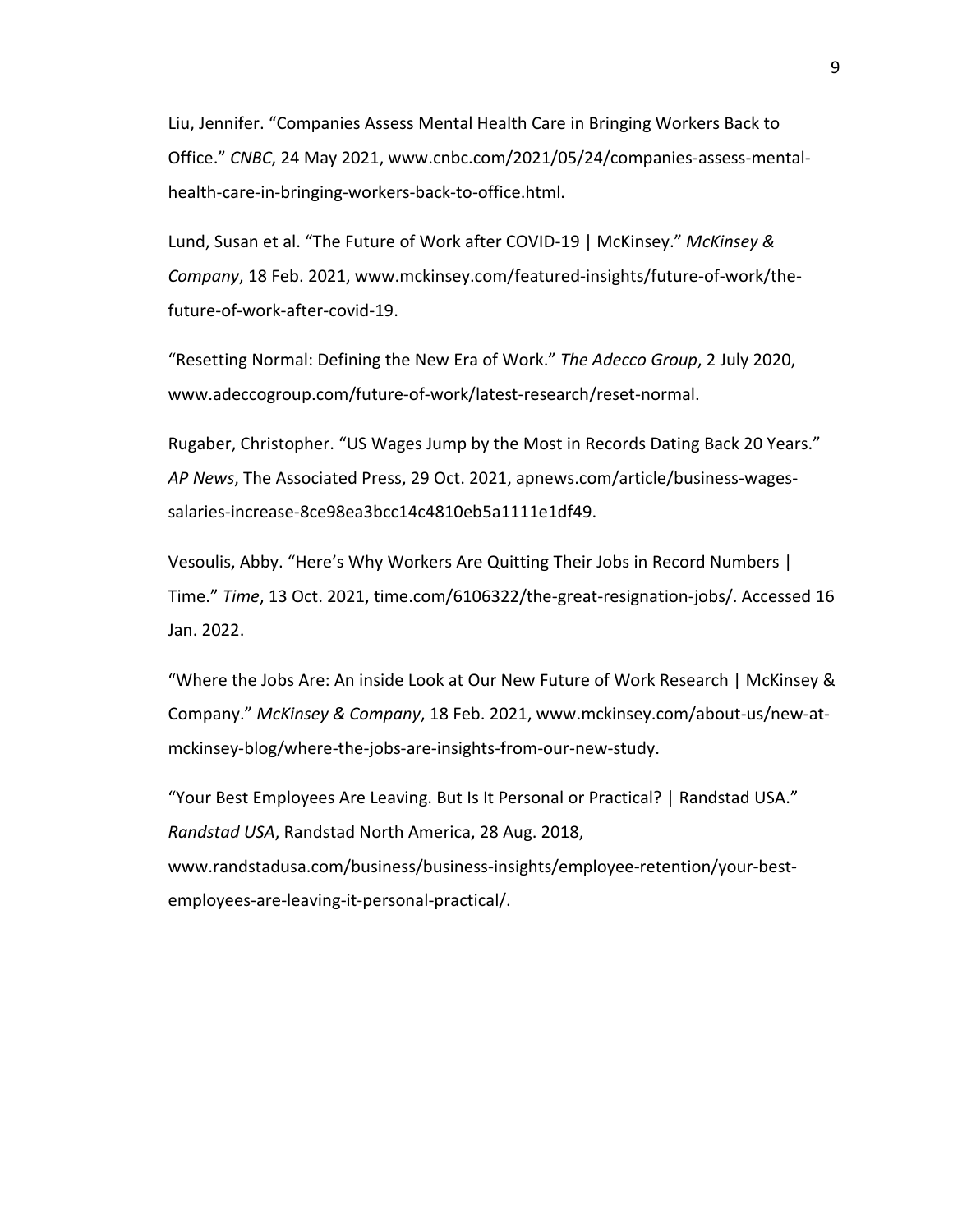# **43rd Essay Contest Winning Essay - THIRD PLACE**

## A Working Revolution

"Progress is impossible without change, and those who cannot change their minds cannot change anything" (LaScala). This quote by George Bernard Shaw displays the need for progress from the changes brought on by the pandemic. Countries were locked down with little to no travel around the world, industries changed focus or shut down, businesses were lost and many people were stuck in their homes. Many people began to work online, or from home. Since how people work changed, then the culture should also progress into a new era of employee. If there is no change in the culture of work then there will be no progress. In order to keep up with the changing times, workplaces must put their workers above their profitability.

## **I - Flexibility:**

The pandemic forced workplaces to adapt. This flexibility highlights an important shift in workplace cultures. Workers want an adaptable culture, which comes in many ways.

One way is working remotely, a trend that was already happening was accelerated by the pandemic (Renzulli). For many employees, remote work has been a blessing, in fact ⅓ of employees do not want to work onsite full time (Emmer). Working remotely also does not decrease productivity. In fact Kerri Anne Renzulli states in her article, "The Coronavirus Will Change How We Work Forever" that "a study from Harvard university last year found that people were more productive when given the freedom to work from anywhere as opposed to strict workplace requirements." If workers have less limitations within their workplace, they are more likely to stay. Flexibility will allow workplaces to recruit and retain talent because their workplace will be caring for their employees.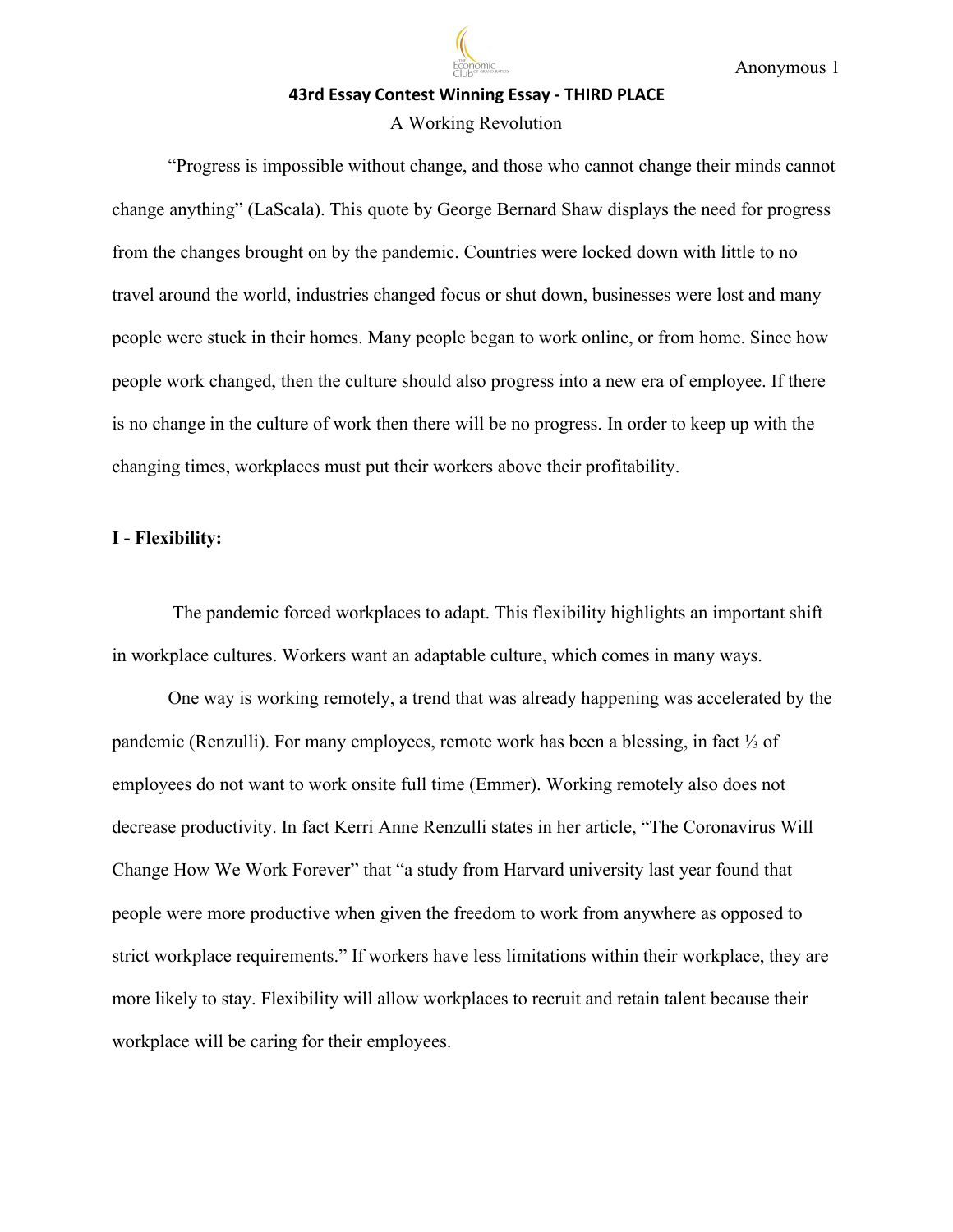Another benefit to remote work is a wider talent pool. Gerald Kane, who contributed to the MIT Sloan Article "Redesigning the Post-Pandemic Workplace" pointed out that "Virtual work also allows people to collaborate across geographic, physical, and organizational boundaries in novel ways." Remote work widens the talent pool for many employers helping alleviate the worker shortage. The flexibility of remote work is especially attractive to some people.

Not everyone can work from home. It depends on the position someone is hired for, but also their level of education. According to Justin Fox, a writer for Bloomberg, "... 51.9% of those with a bachelor's degree or higher said they could work from home while only 11.1% of those with a high school degree or less could." Despite not being able to work from home, there are still important shifts toward flexibility. Those who cannot work remotely can also enjoy the benefits of flexible schedules. These arrangements can give employees time to care for their family, and themselves as many of them have young children to care for as well as aging parents (Wright and Van Strien). There are many optional schedules to try, including the four day work week, which is being tested around the world, including Australia, and the UK (Hanns-Terrill et al.). Other schedule options include four ten hour days, or eight nine hour days , one eight hour day and one day off within two weeks (Emmer). Practically any productive schedule can be made between the workplace and the employee, shifting the culture dramatically. This allows those who don't have as good an education to be cared for by their employers instead of seen solely for their profitability.

Unfortunately for many workers, employers are hesitant to give flexibility to their employees, citing that employees won't get their work done (Renzulli). In fact the opposite is true. In remote work, employees will often add two and a half additional hours to their work day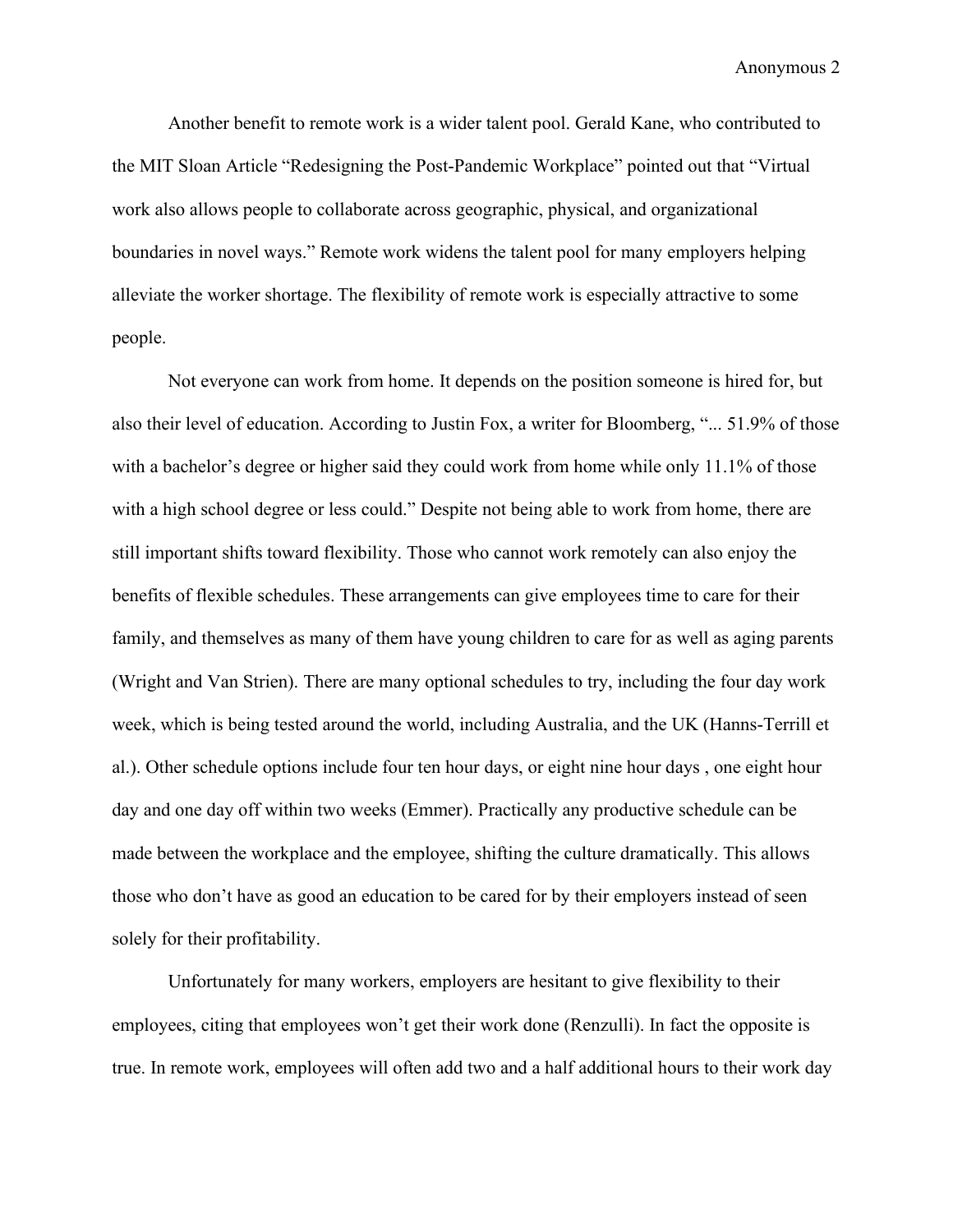(Hanns-Terrill et al). This can be both good and bad because it can lead to overworking (Hanns-Terrill et al.). Either way extra productivity is a potential positive for the employer to let their employees work remotely. However, this is one of the pitfalls of remote work.

A large issue employers have with remote working and flexible scheduling is the decline of workplace culture. Gearld C. Kane in his article "Redesigning the Post-Pandemic Workplace", as he points out that with remote work it is very hard to establish and maintain a workplace culture because clothing and workspace often inform an employee about the company's culture. Kane points out that a lack of culture makes it harder to hire new people. That's why, according to Marc Emmer, who wrote an article titled, "The New Formula for Recruiting and Retaining Talent" points out "... 68 percent of employers believe workers need to be in the office at least three days per week for their culture to survive." This is one drawback of remote work. How do employers adapt to the new workplace style while keeping a company culture?

One way to encourage the best of both worlds is to create a hybrid schedule of both remote and in-person work. Remote work can provide flexibility, and widen the talent pool, while in-person work can help bolster the culture within the workplace (Kane et al). Many businesses are doing this to ensure their workplace culture and collaboration while giving their employees what they need.

The shift toward hybrid and remote work is highlighted through a change in office furniture. As companies adapt to hybrid work life, their office spaces must change as a result. Steelcase is creating adaptable furniture specifically for hybrid office spaces (Kane et al). Even though hybridization of workplaces is in play, 61% of employees still want their own desk to signal employee ownership (Kane et al). This sense of ownership must be balanced with what the company as a whole needs.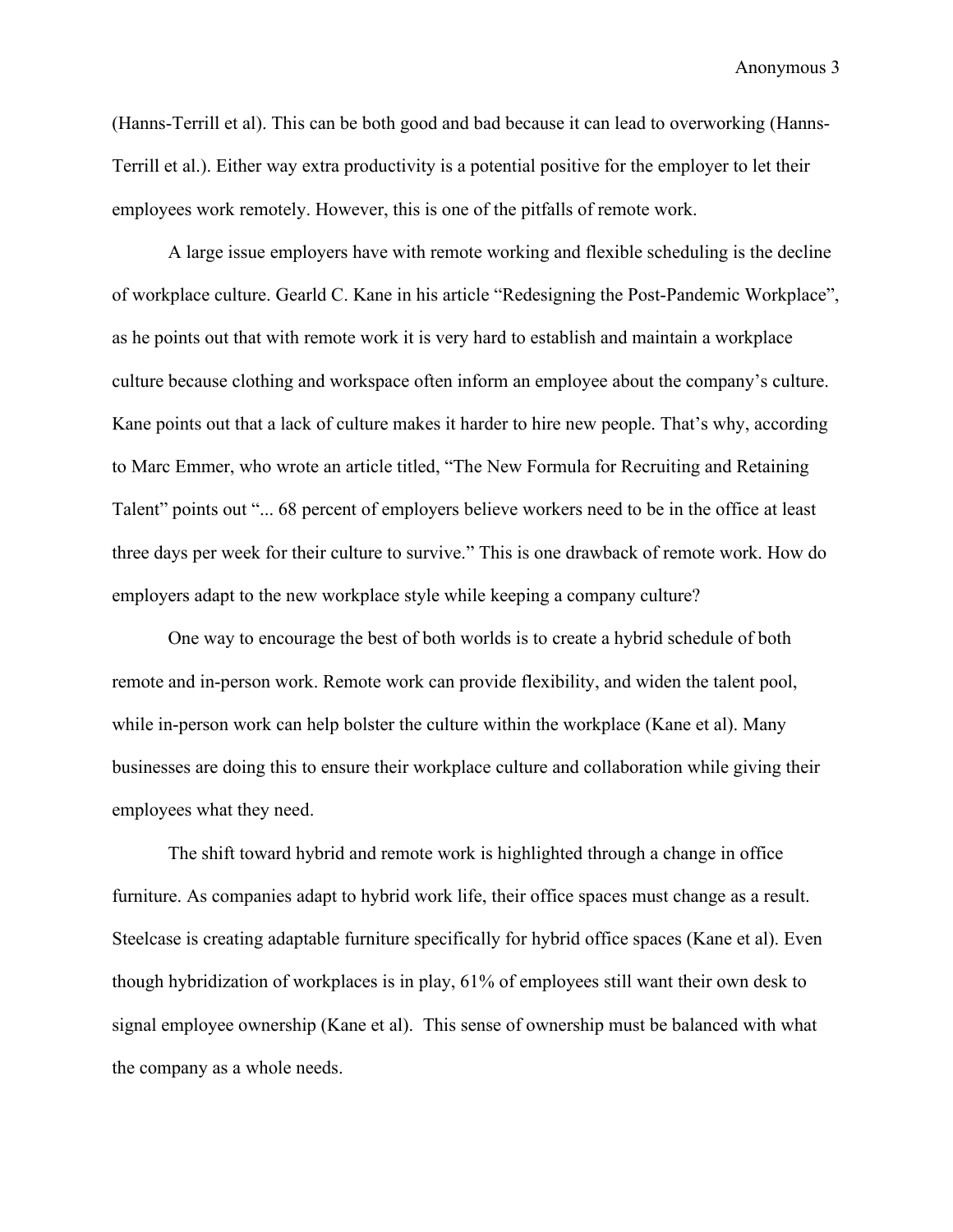The new workplace culture is a balance between hybrid, remote or a flexible schedule that cares for the employees first. As the work atmosphere shifts, employees will be more productive without worrying about outside work issues. Workplace culture must shift to accommodate this need for flexibility in doing so, they will care for their employee's needs.

## **II - Communication and Empathy:**

The pandemic has heightened stress and anxiety in the workforce, more than ever before. New viruses and the lockdowns that come with them, create a lot of emotional baggage. This stress, anxiety and emotional baggage in the workforce has to be discussed. As a result the workplace culture should shift to a place where employees feel cared for and supported by their job.

One key to supporting employees is an increase in communication. This is especially true in regards to the health regulations, and policies within the pandemic (Wright and Van Strien). People want to know what is going on, because it is scary at this time, so an organization being transparent and clear in their policies will alleviate the confusion and tension (Wright and Van Strien and Hanns-Terrill et al). Communication is key in a mix of virtual and in-person work.

Communication makes people in the office or who work remotely feel included. Employees need to be seen and heard by those around them, especially their bosses. This is why it is important to have tools such as virtual office hours, and include remote workers in meetings, and make sure they are engaged in the company (Hanns-Terrill et al). Leaders can check in with workers and set attainable goals for them to achieve (Wright and Van Strien). Employees have a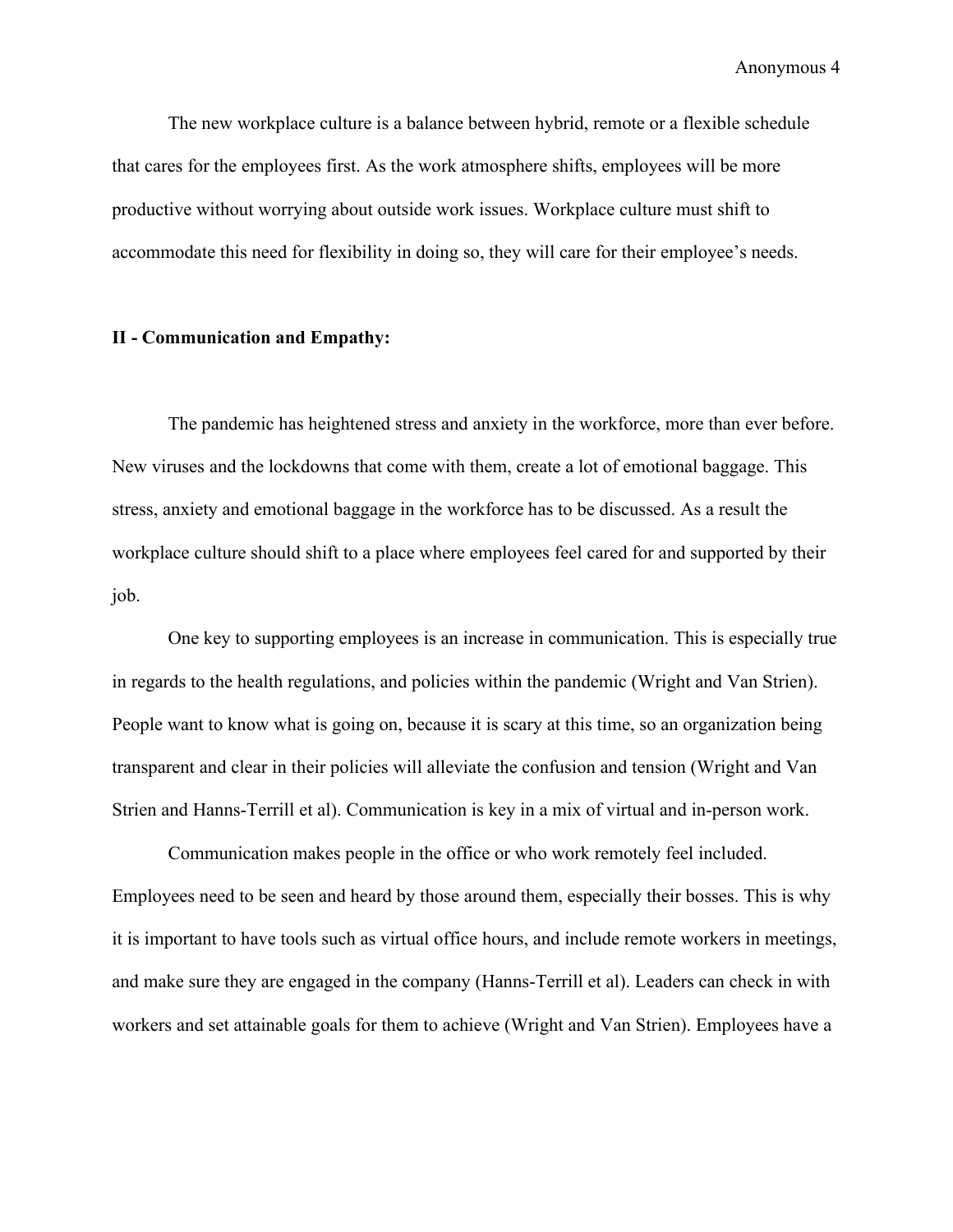clear direction and can clear up any confusion with their managers. The need for communication only increases when it comes to hybrid or remote work.

Leaders need to empathize and work with their employees on matters outside of work. Many of the employees are struggling under the weight of the mental health issues as a result of the pandemic, such as an increase "in stress, isolation, anxiety, and depression" (Hanns-Terrill et al.). This is an important thing to be addressed in most workplaces, and for most workers whether they are remote, hybrid or in-person. Katja Hanns -Terrill, one of the contributing authors for AESC's article, "The Hybrid Workforce Post-COVID" states, "Particularly for younger talent, well-being and mental health have come to the forefront—with urgency. This cohort is looking to employers to provide robust services and destigmatize mental health issues…." If workplaces want to recruit younger talent, then they need to shift their culture to be more inclusive and accepting of mental health services and solutions. Within this, a flexible schedule can alleviate the pressures of work as well.

Despite remote work being more productive, it also can lead to overworking and ultimately burn out (Hanns -Terrill et al. and Gerdemen). Burnout and overworking can lead to employees leaving workplaces, so if the workplace adapts to helping their employees work through burnout and stay healthy, then they will keep people over the long haul.

One option to emphasize mental health and avoid burnout is mental health days. These are specific days off to allow people to rest and take a break from the chaos of the workplace. Workplaces should incentivize employees to take time off while employers model taking care of themselves (Hanns-Terrill et al.) This will allow employees to feel less pressure taking days off to preserve self-care. Employees need to make sure they care for themselves as they care for others around them.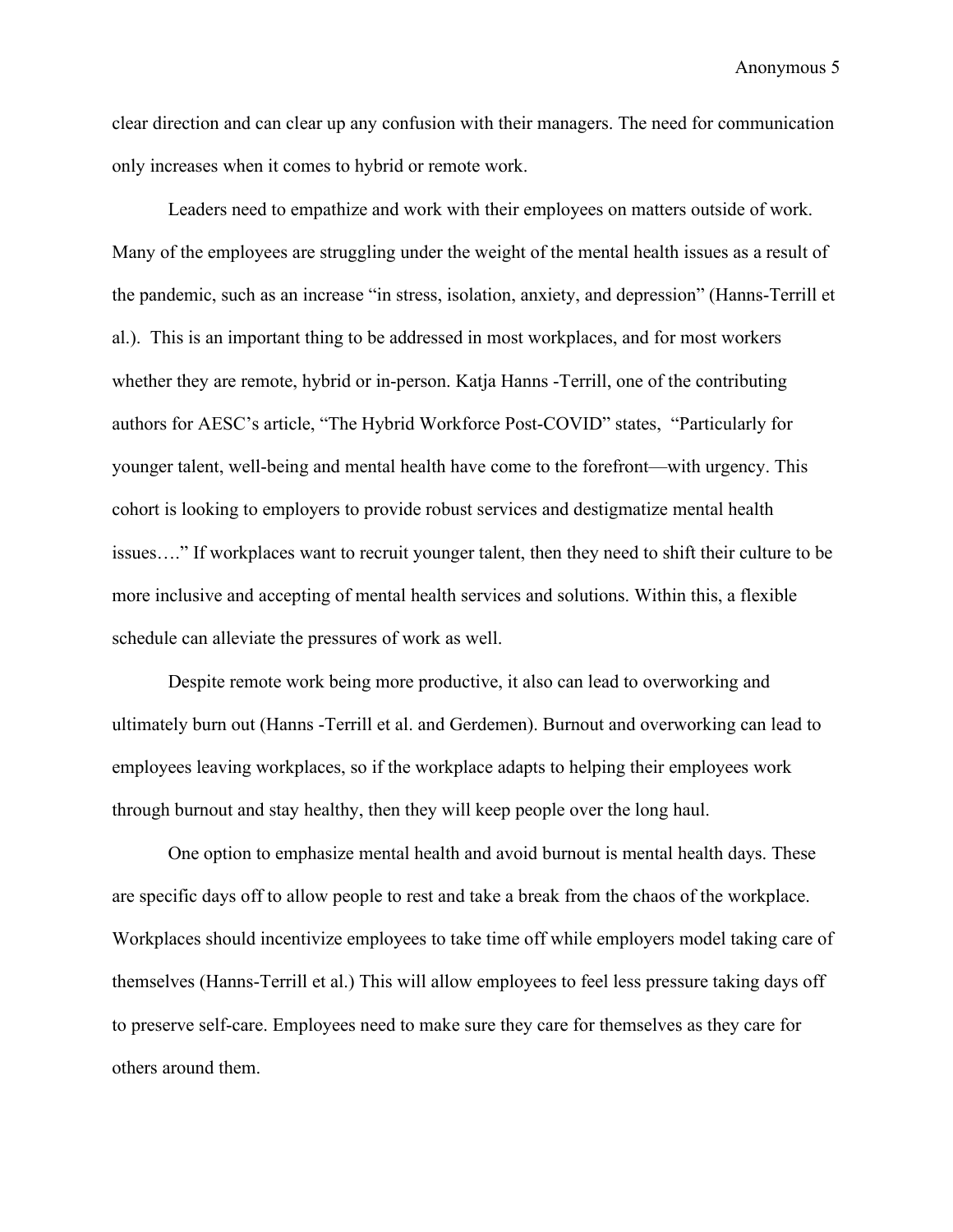## **III - Other Incentives:**

In order to care for themselves or their loved ones, employees must make money. Competitive pay can help employers keep their employees, and recruit new ones. One example of this is checking and making sure that employees that do the same job receive the same pay, regardless if they are a woman or part of a minority or ethnic group (Richmond). Jason Richmond, who wrote, "Six Ways To Build Employee Loyalty Post-Pandemic" also pointed out how "equitable pay" was important for a company's reputation both "internally and externally." Reputation establishes a credible company and attracts workers. Competitive pay can also attract workers in a labor shortage. In order to retain more employees, many fast food restaurants have increased their minimum wage to encourage people to work at their restaurants. Some companies are paying as high as sixteen dollars per hour as the new minimum wage. This not only encourages employees to work, but also cares for them by providing them more money to make ends meet.

The next incentive that is helpful is training. When employers train their workers, it shows that they care. It helps a new employee meet their coworkers, and get a sense of the workplace culture during training. In the workplace of flexible scheduling and remote work, training is that more vital. Train employees on digital tools (Hanns-Terrill et al). This will speed up their learning on the digital programs a particular company uses. This training will be invaluable because it will be an incentive for employees who want to learn more skills. Even in a transformed work world, training is still vital to the workplace culture.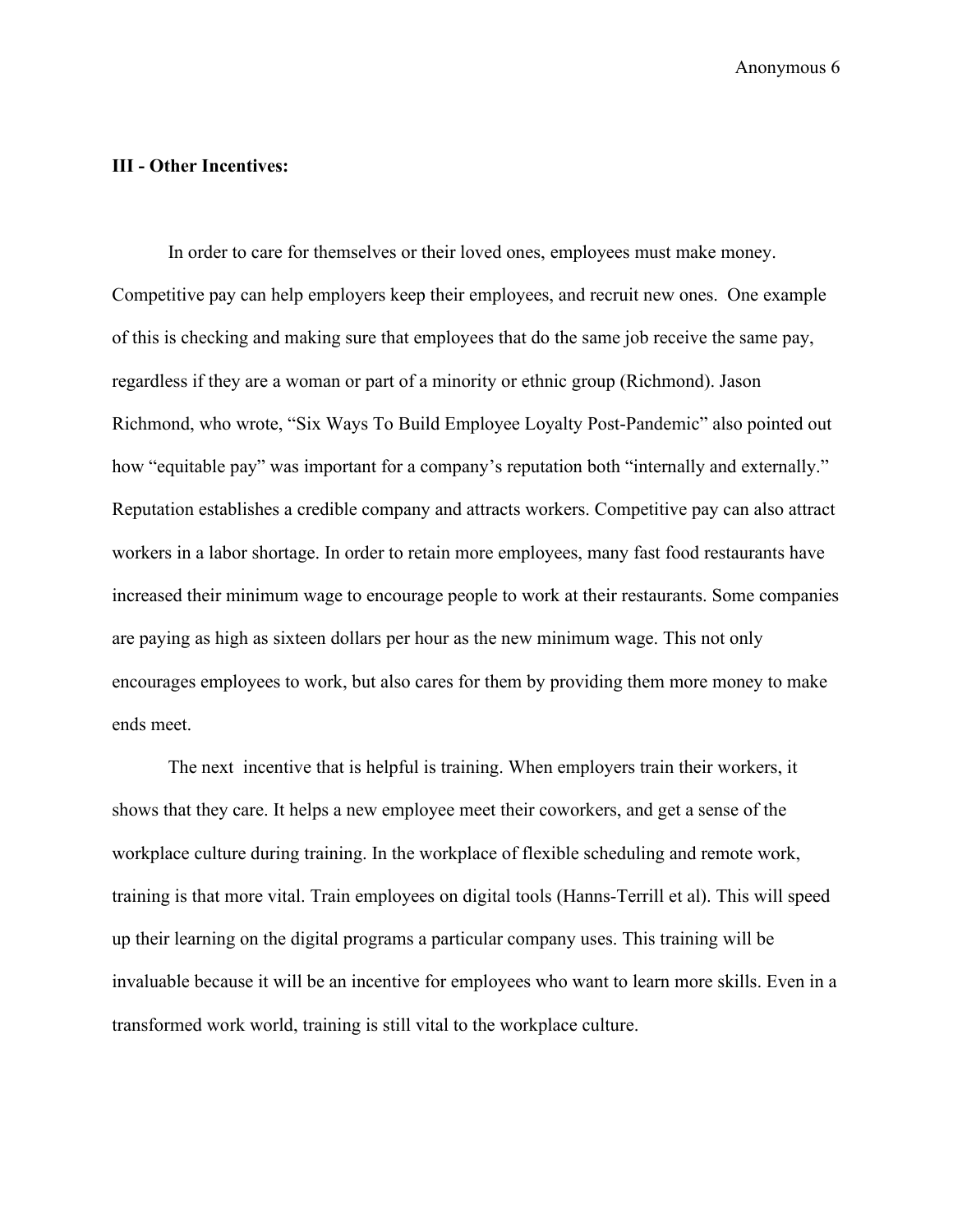As a result of the pandemic, the work world is changing fast. Employees want flexible schedules and hybrid and remote work. They also crave to be cared for by their employers through communication and empathy with how heavy this pandemic has become. Consequently, the workplace culture must shift to become more inclusive and caring. Marc Emmers ends his SHRM Article with this statement, "We should be thinking less about what yields the optimum productivity and more about how we can provide an environment for our employees to be the best version of themselves." When employees become the best version of themselves, the whole workplace thrives that much more. People are more than the productivity they bring. If workplaces do not recognize that, then there will be no progress.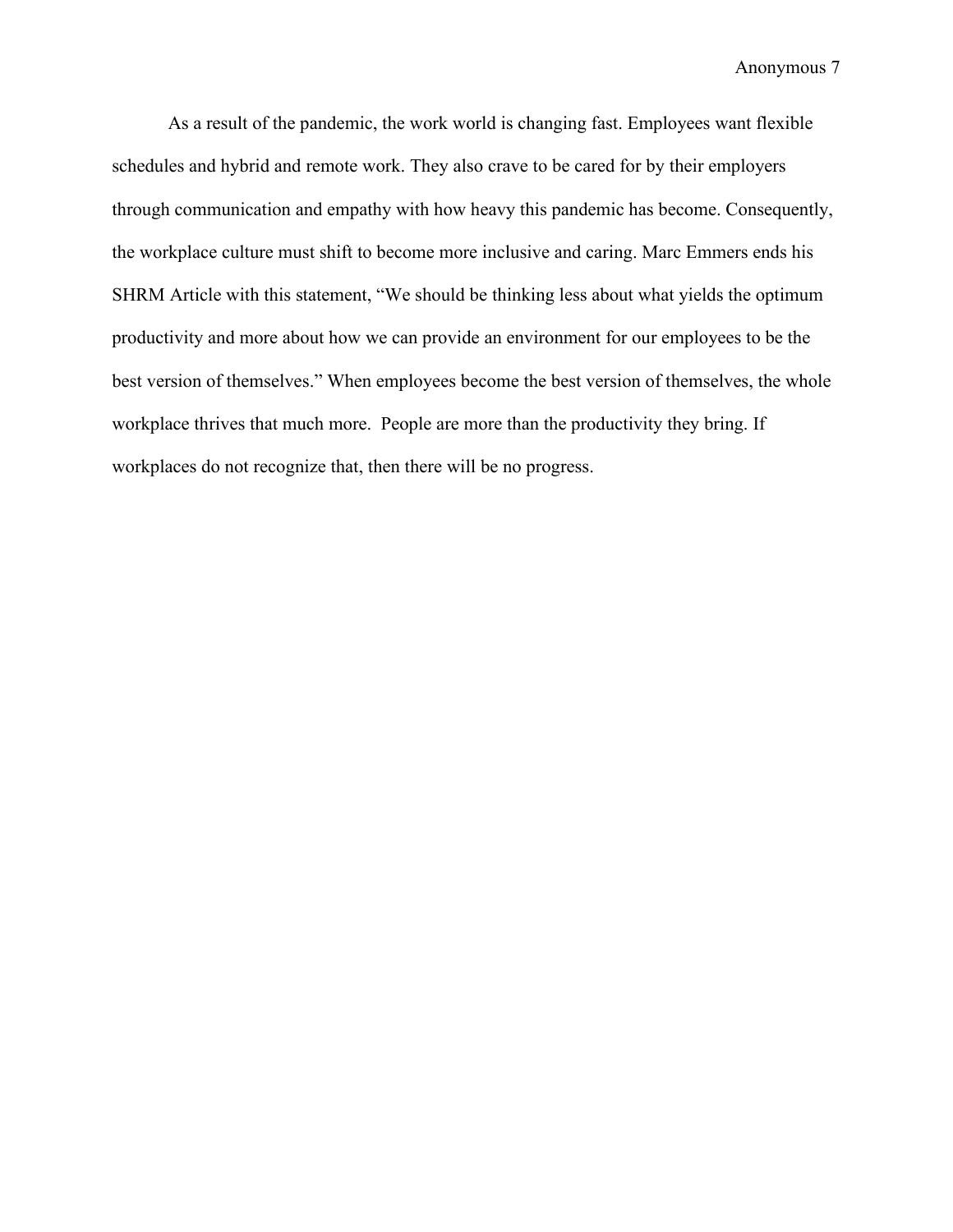#### Works Cited

Emmer, Marc. "The New Formula for Recruiting and Retaining Talent." *SHRM*, 19 July 2021, www.shrm.org/executive/resources/articles/pages/new-formula-recruiting-inc.aspx. Accessed 15 Jan. 2022.

Fox, Justin. "Work from Home Is Becoming a Permanent Part of How Jobs Are Done." *Www.bloomberg.com*, 18 Jan. 2022, www.bloomberg.com/news/articles/2022-01-18/ work-from-home-is-becoming-a-permanent-part-of-how-jobs-are-done. Accessed 15 Jan.

2022.

Gerdeman, Dina. "COVID Killed the Traditional Workplace - Recruiting - Harvard Business School." *Www.hbs.edu*, 10 Mar. 2021, www.hbs.edu/recruiting/insights-andadvice/

blog/post/working-knowledge-covid-killed-the-traditional-workplace. Accessed 23 Jan.

2022.

Hanns-Terrill, Katja, et al. "The Hybrid Workforce Post-COVID." *AESC*,

www.aesc.org/insights/magazine/article/hybrid-workforce-post-covid. Accessed 15 Jan. 2022.

Kane, Gerald C., et al. "Redesigning the Post-Pandemic Workplace." *MIT Sloan Management Review*, 10 Feb. 2021, sloanreview.mit.edu/article/redesigning-the-postpandemic-

workplace/. Accessed 15 Jan. 2022.

LaScala, Marisa. "30+ Powerful Quotes about Change." *Good Housekeeping*, 7 Sept. 2021, www.goodhousekeeping.com/life/g25383377/quotes-about-change/?slide=13. Accessed 26 Jan. 2022.